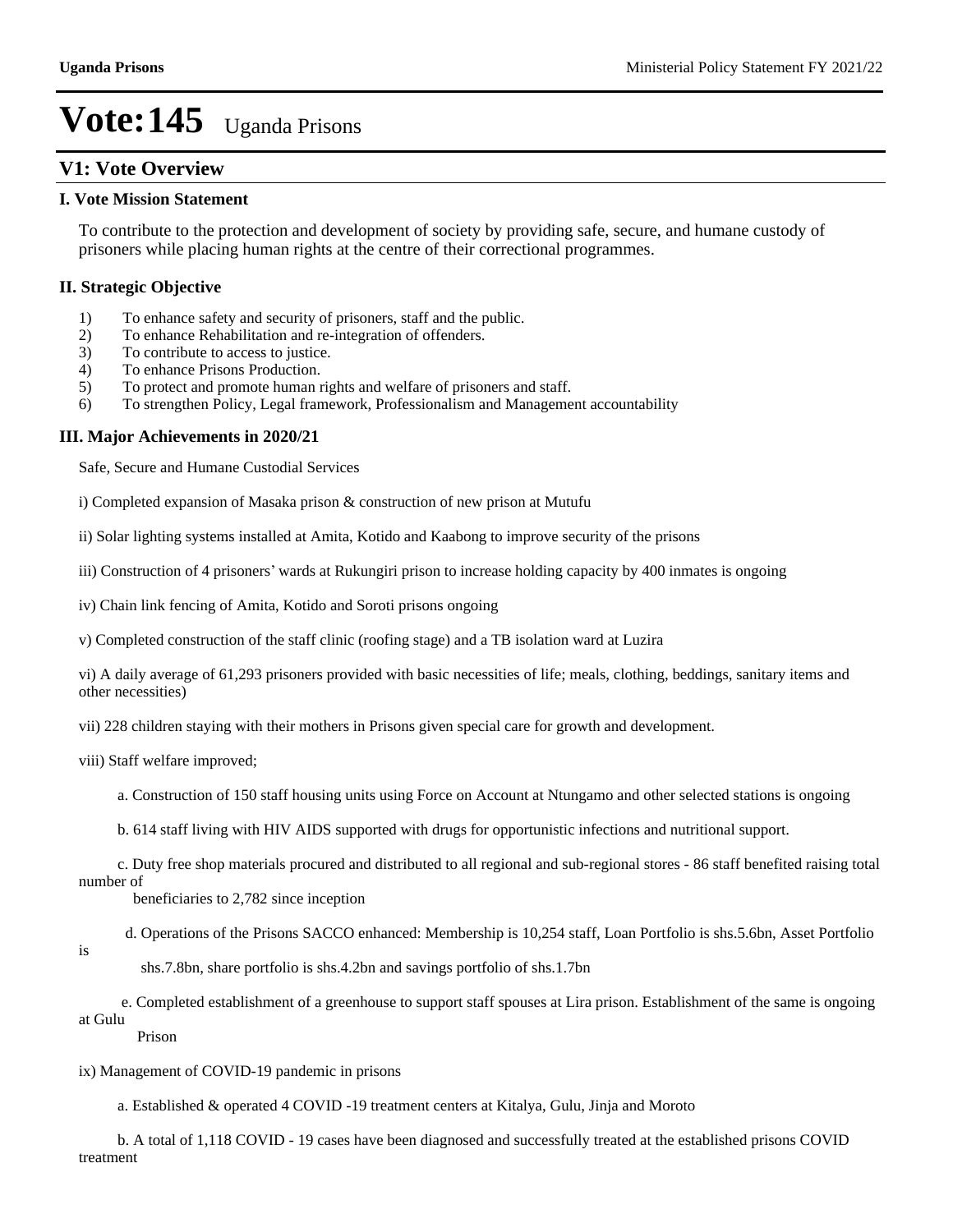centers  $-1,015$  inmates, 78 staff and 25 relatives to staff

c. Provided the necessary COVID -19 supplies including protective equipment to facilitate the response and protect self

 d. Established & managed 83 facilities as isolation/quarantine centers for new prisoners to control the possibility of COVID - 19

contamination of other prisoners

 e. Instituted a COVID -19 surveillance system which provided sample collection services even to surrounding districts as health workers got

contaminated & went into isolation

x) Human rights desks and committees in 259 stations supported

Rehabilitation, Reformation and Reintegration of offenders

i) 2,756 inmates on Formal education facilitated with scholastic materials

ii) 3,117 leaners facilitated under Functional Adult Literacy in 96 prisons

iii) 21,617 inmates undergoing life skills training (Agriculture -12,530 and Industrial - 9,087)

iv) 1,171, offenders reintegrated back into their respective societies

v) 302 inmates provided with sex offence treatment programs and entrepreneurial skills training

vi) 749 inmates internally assessed in preparation for trade testing.

Access to justice

i) Length of stay on remand for capital offenders increased from 18.0 to 19.1 months and for petty offenders from 2.4 months to 4.1 months for petty offenders. This was due to reduced court activity caused by COVID-19 pandemic

ii) A daily average of 460 inmates delivered to 264 courts country wide

iii) Proportion of remand population increased from 48.6% to 50.5%

Prisons production and productivity while facilitating delivery of correctional services

i) 5,173 bales of cotton are expected from 5,173 acres planted: Harvesting of cotton is ongoing in  $3,949$  acres  $-1,808.6$  bales already harvested valued at 1.4bn

ii) 534MT of maize seed harvested from 578 acres in season 2020A. and 269.5 MT of seed processed, treated and distributed to farmers. 630.2MT of maize seed is expected from 525.2 acres of maize seed planted in season 2020B.

iii) 4,731MT of maize grain harvested from 5,526 acres planted in season 2020A and 8,035MT is expected from 4,464 acres planted in season 2020B

iv) Construction of 5 storage facilities (seed cribs and drying platforms) using Force on Account ongoing -Preliminary foundation works ongoing

v) Non-Tax Revenue worth shs.468.56 million generated from prisons industries; 21 assorted industrial machines procured to enhance production

vi) Construction of a storage facility for finished industrial products at Luzira Prisons complex is ongoing-Mobilisation of raw materials is ongoing.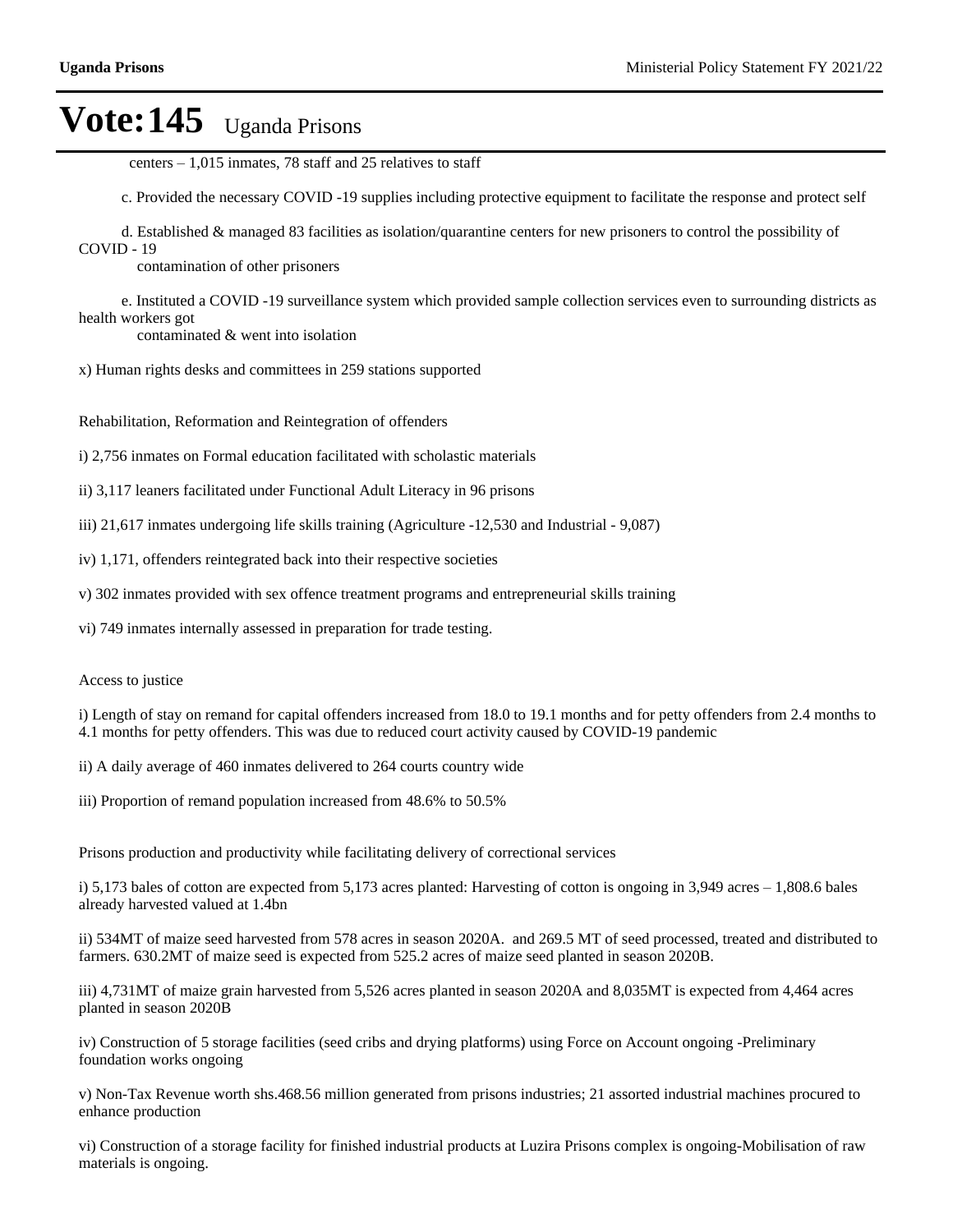Governance, Institutional Capacity and Accountability.

- i) Trained 150 health workers in clinical management of COVID 19 in preparation for its outbreak in prisons
- ii) 5 officers trained in management at UMI and 11 officers at NALI
- iii) 150 trainers completed a refresher training at Prisons Academy & Training School
- iv) Security training for 230 new Safety and Security Unit staff completed
- v) Passed out 1,753 recruit warders and wardresses after completing 9 months basic training in Prisons Management
- vi) 97 Cadet ASPs are undergoing training at the Prisons Academy and training School
- vii) Recruitment of 1,810 recruit warders and 543 wardresses and 154 Cadets officers is ongoing
- viii) Development of the National Corrections Policy is ongoing

ix) 1,197 officers participated in management of the 2021 general elections in partnership with other security agencies.

#### **IV. Medium Term Plans**

1. Enhancing prisons production and productivity to reduce tax payers 'burden of maintaining offenders in custody while contributing to national economy; Set up production systems with a complete value chain as a vehicle to fast truck the targeted production;

- i) Grain harvesting, storage and processing system
- ii) Seed processing and treatment plant
- iii) Cotton spraying, picking and ginning system
- iv) Irrigation system
- $v)$  Furniture  $-$  infrastructure and equipment
- 2. Enhancing access to justice through;

i) Prisons alignment to courts of law.

ii) Timely production of prisoners to court – Procure 20 buses, 20 trucks, 30 mini trucks and 30 pickups to facilitate delivery of prisoners to court

iii) Case backlog reduction program

3. Strengthen offender rehabilitation and reintegration programs

- i) Develop rehabilitation model
- ii) Enhance offender education programs
- iii) Strengthen the use of community corrections
- 4. Enhancing safety and security of prisoners, staff and the public by;
- i) Solving congestion problem of Luzira through;
	- a) Expansion of prisoners' accommodation
	- b) Construction of maximum security prison at Kasanje
- ii) Prisons infrastructure Development:
	- a) Increase prisoners' accommodation to reduce congestion
	- b) Health Infrastructure expansion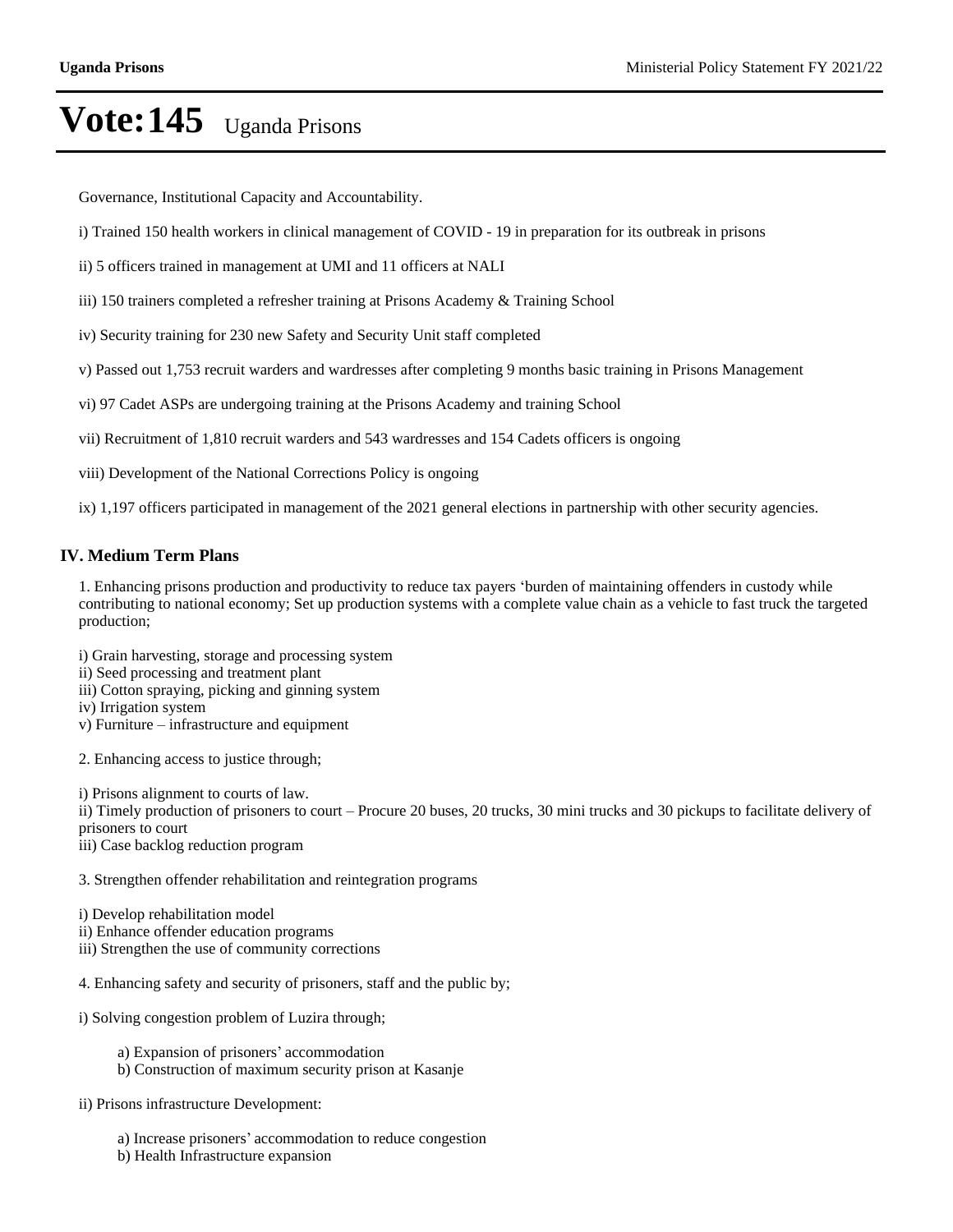- c) Enhance the use of solar systems as an alternative source of power
- iii) Establishment of ICT infrastructure including Management Information Systems
- iv) Acquisition of security equipment that matches the changing profiles of prisoners from simple theft to terrorism
- v) Strengthening Prisons Intelligence and security systems
- vi) Expansion, renovation and upgrade of prisons infrastructure.
- vii) Computerization of the service to improve prisoners and staff information management
- viii) Strengthening health infrastructure, Health promotion, disease prevention and control
- 5. Improving staff Welfare through;

i) Construction of low cost 500 staff housing units in various prisons per year. This is to improve the staff living conditions that will contribute towards reduction in staff attrition

- ii) Strengthening the operations of the Duty Free shop
- iii) Expansion of the staff spouses' empowerment project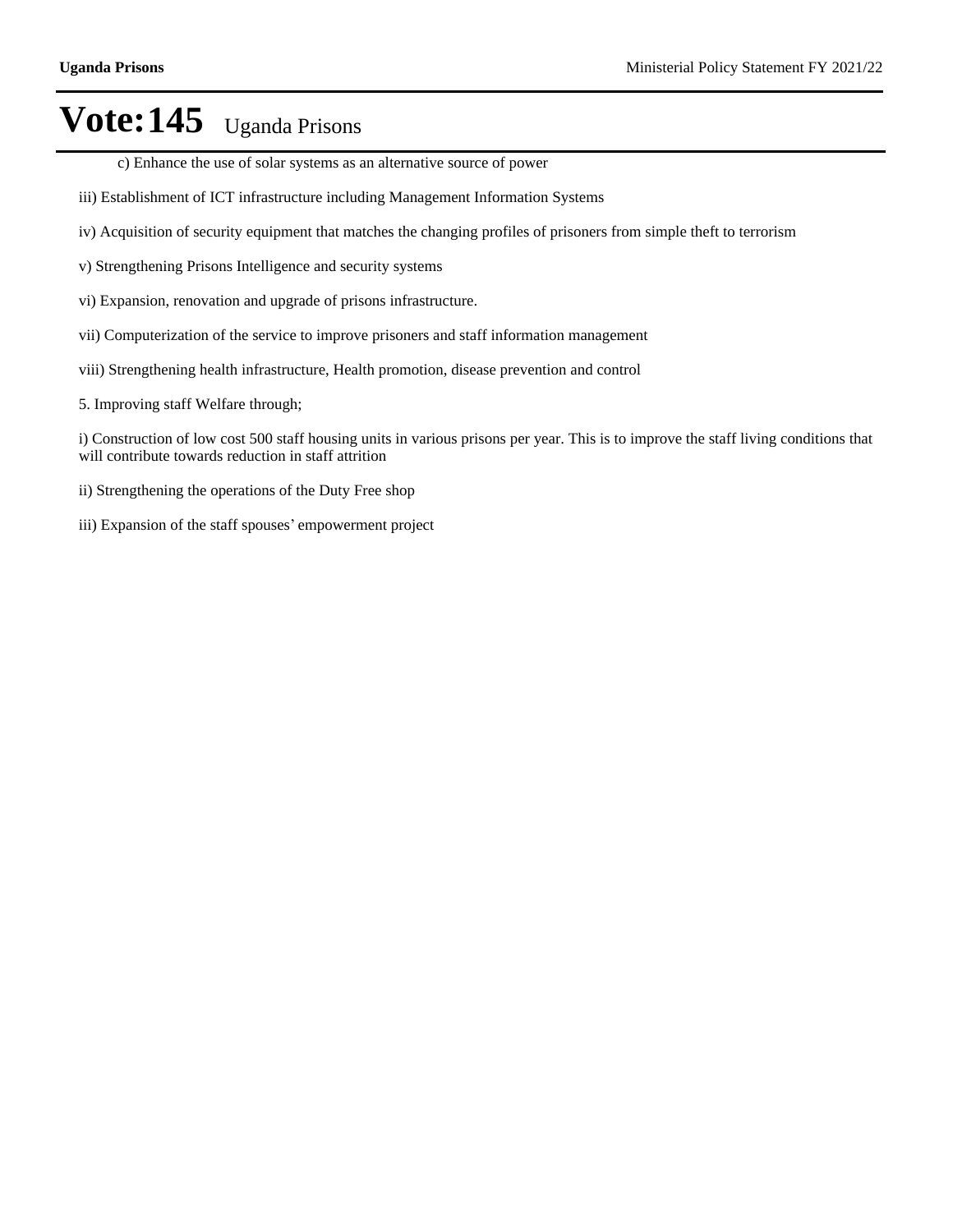### **V. Snapshot Of Medium Term Budget Allocations**

**Table 5.1: Overview of Vote Expenditures (UShs Billion)**

|                  |                                                      |                    |               | 2020/21                                   |         | <b>MTEF Budget Projections</b> |         |         |         |
|------------------|------------------------------------------------------|--------------------|---------------|-------------------------------------------|---------|--------------------------------|---------|---------|---------|
|                  |                                                      | 2019/20<br>Outturn | <b>Budget</b> | <b>Approved Expenditure</b><br>by End Dec | 2021/22 | 2022/23                        | 2023/24 | 2024/25 | 2025/26 |
| <b>Recurrent</b> | Wage                                                 | 69.408             | 80.811        | 36.955                                    | 80.811  | 84.679                         | 84.679  | 84.679  | 84.679  |
|                  | Non Wage                                             | 140.590            | 146.718       | 79.243                                    | 151.362 | 151.362                        | 151.362 | 151.362 | 151.362 |
| Devt.            | GoU                                                  | 36.862             | 37.277        | 12.395                                    | 38.527  | 38.527                         | 38.527  | 38.527  | 38.527  |
|                  | Ext. Fin.                                            | 0.000              | 0.000         | 0.000                                     | 0.000   | 0.000                          | 0.000   | 0.000   | 0.000   |
|                  | <b>GoU</b> Total                                     | 246.860            | 264.805       | 128.593                                   | 270.699 | 274.567                        | 274.567 | 274.567 | 274.567 |
|                  | <b>Total GoU+Ext Fin (MTEF)</b>                      | 246.860            | 264.805       | 128.593                                   | 270.699 | 274.567                        | 274.567 | 274.567 | 274.567 |
|                  | Arrears                                              | 9.384              | 25.080        | 39.401                                    | 9.977   | 0.000                          | 0.000   | 0.000   | 0.000   |
|                  | <b>Total Budget</b>                                  | 256.244            | 289.885       | 167.995                                   | 280.676 | 274.567                        | 274.567 | 274.567 | 274.567 |
|                  | <b>A.I.A Total</b>                                   | 0.000              | 0.000         | 0.000                                     | 0.000   | 0.000                          | 0.000   | 0.000   | 0.000   |
|                  | <b>Grand Total</b>                                   | 256.244            | 289.885       | 167.995                                   | 280.676 | 274.567                        | 274.567 | 274.567 | 274.567 |
|                  | <b>Total Vote Budget</b><br><b>Excluding Arrears</b> | 246.860            | 264.805       | 128.593                                   | 270.699 | 274.567                        | 274.567 | 274.567 | 274.567 |

#### **Table 5.2: Budget Allocation by Programme (UShs Billion)**

|                                 | 2021/22 Draft Estimates |          |              |  |  |
|---------------------------------|-------------------------|----------|--------------|--|--|
| <b>Billion Uganda Shillings</b> | GoU                     | Ext. Fin | <b>Total</b> |  |  |
| Governance and Security         | 270.699                 | 0.000    | 270.699      |  |  |
| <b>Grand Total:</b>             | 280.676                 | 0.000    | 280.676      |  |  |
| <b>Total excluding Arrears</b>  | 270.699                 | 0.000    | 270.699      |  |  |

#### **VI. Budget By Economic Clasification**

**Table V6.1 2020/21 and 2021/22 Budget Allocations by Item**

|                                       | 2020/21 Approved Budget |          |       |              | 2021/22 Draft Estimates |          |              |
|---------------------------------------|-------------------------|----------|-------|--------------|-------------------------|----------|--------------|
| Billion Uganda Shillings              | GoU                     | Ext. Fin | AIA   | <b>Total</b> | GoU                     | Ext. Fin | <b>Total</b> |
| <b>Output Class: Outputs Provided</b> | 248.700                 | 0.000    | 0.000 | 248.700      | 234.095                 | 0.000    | 234.095      |
| 211 Wages and Salaries                | 84.233                  | 0.000    | 0.000 | 84.233       | 83.308                  | 0.000    | 83.308       |
| 212 Social Contributions              | 7.115                   | 0.000    | 0.000 | 7.115        | 7.276                   | 0.000    | 7.276        |
| 213 Other Employee Costs              | 3.763                   | 0.000    | 0.000 | 3.763        | 3.909                   | 0.000    | 3.909        |
| 221 General Expenses                  | 102.172                 | 0.000    | 0.000 | 102.172      | 86.723                  | 0.000    | 86.723       |
| 222 Communications                    | 0.302                   | 0.000    | 0.000 | 0.302        | 0.426                   | 0.000    | 0.426        |
| 223 Utility and Property Expenses     | 12.896                  | 0.000    | 0.000 | 12.896       | 14.041                  | 0.000    | 14.041       |
| 224 Supplies and Services             | 14.639                  | 0.000    | 0.000 | 14.639       | 16.115                  | 0.000    | 16.115       |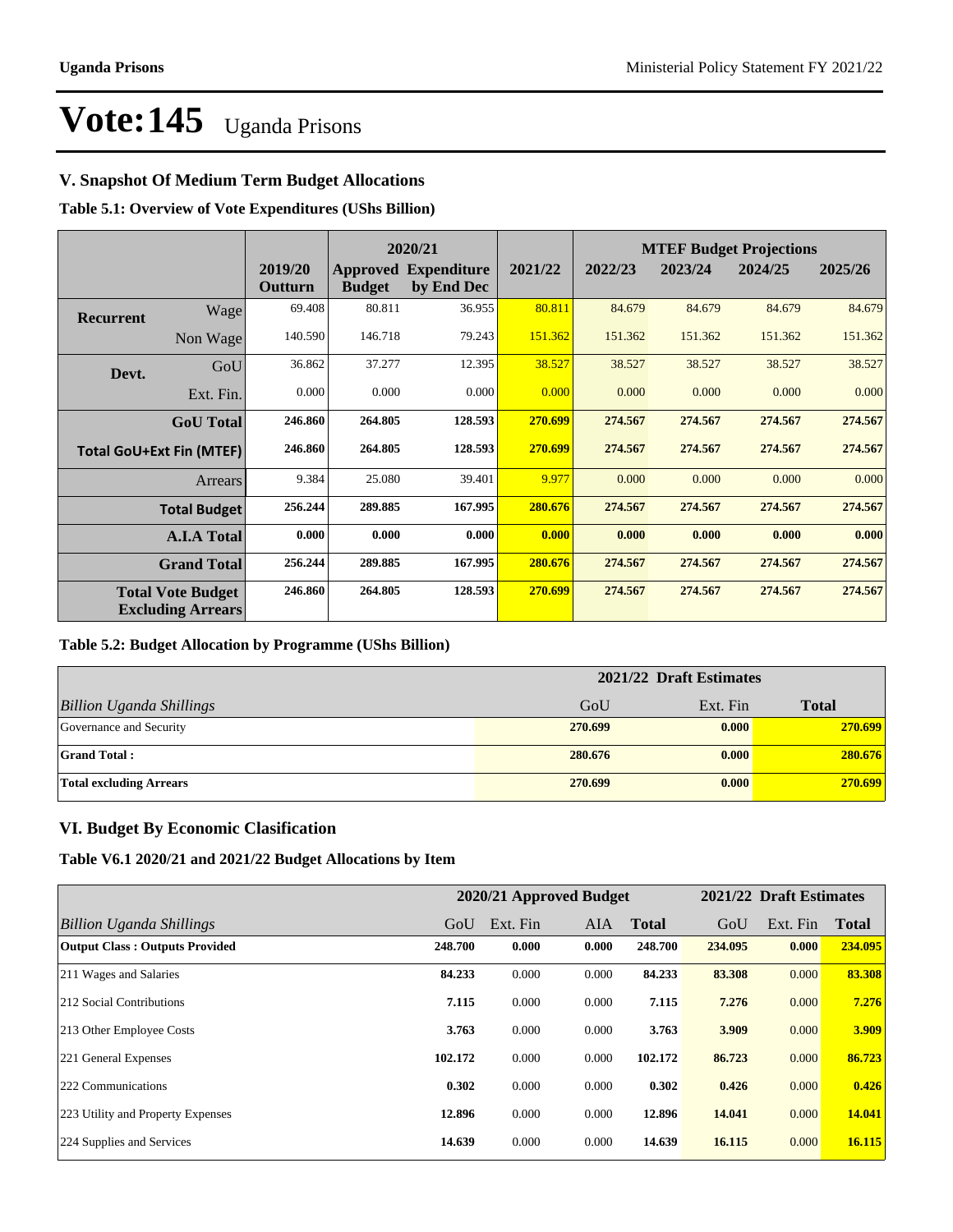| <b>Total excluding Arrears</b>            | 264.805 | 0.000 | 0.000 | 264.805 | 270.699 | 0.000 | 270.699 |
|-------------------------------------------|---------|-------|-------|---------|---------|-------|---------|
| <b>Grand Total:</b>                       | 289.885 | 0.000 | 0.000 | 289.885 | 280.676 | 0.000 | 280.676 |
| 321 DOMESTIC                              | 25.080  | 0.000 | 0.000 | 25.080  | 9.977   | 0.000 | 9.977   |
| <b>Output Class: Arrears</b>              | 25.080  | 0.000 | 0.000 | 25.080  | 9.977   | 0.000 | 9.977   |
| 312 FIXED ASSETS                          | 14.401  | 0.000 | 0.000 | 14.401  | 35.516  | 0.000 | 35.516  |
| 311 NON-PRODUCED ASSETS                   | 0.800   | 0.000 | 0.000 | 0.800   | 0.000   | 0.000 | 0.000   |
| 281 Property expenses other than interest | 0.304   | 0.000 | 0.000 | 0.304   | 0.088   | 0.000 | 0.088   |
| <b>Output Class: Capital Purchases</b>    | 15.505  | 0.000 | 0.000 | 15.505  | 35.604  | 0.000 | 35.604  |
| 263 To other general government units     | 0.600   | 0.000 | 0.000 | 0.600   | 1.000   | 0.000 | 1.000   |
| <b>Output Class: Outputs Funded</b>       | 0.600   | 0.000 | 0.000 | 0.600   | 1.000   | 0.000 | 1.000   |
| 282 Miscellaneous Other Expenses          | 0.052   | 0.000 | 0.000 | 0.052   | 0.052   | 0.000 | 0.052   |
| 229 Inventories                           | 5.795   | 0.000 | 0.000 | 5.795   | 3.050   | 0.000 | 3.050   |
| 228 Maintenance                           | 6.754   | 0.000 | 0.000 | 6.754   | 10.868  | 0.000 | 10.868  |
| 227 Travel and Transport                  | 7.670   | 0.000 | 0.000 | 7.670   | 7.560   | 0.000 | 7.560   |
| 225 Professional Services                 | 3.310   | 0.000 | 0.000 | 3.310   | 0.768   | 0.000 | 0.768   |

### VII. Budget By Sub-Subprogramme, Department And Project

### **Table V7.1: Past Expenditure Outturns and Medium Term Projections by Sub-SubProgramme,Department and Project**

| Billion Uganda shillings                                    |                       | FY 2020/21                |                                   |                                             |         | <b>Medium Term Projections</b> |         |         |
|-------------------------------------------------------------|-----------------------|---------------------------|-----------------------------------|---------------------------------------------|---------|--------------------------------|---------|---------|
|                                                             | FY 2019/20<br>Outturn | Approved<br><b>Budget</b> | <b>Spent By</b><br><b>End Dec</b> | 2021-22<br><b>Proposed</b><br><b>Budget</b> | 2022-23 | 2023-24                        | 2024-25 | 2025-26 |
| <b>26 Management and Administration</b>                     | 58.404                | 73.783                    | 40.943                            | 57.333                                      | 56.592  | 56.592                         | 56.592  | 56.592  |
| 12 Finance and Administration                               | 35.768                | 29.545                    | 23.667                            | 25.005                                      | 24.629  | 24.629                         | 24.629  | 24.629  |
| 13 Corporate Services                                       | 15.030                | 36.223                    | 14.555                            | 25.916                                      | 25.798  | 25.798                         | 25.798  | 25.798  |
| 14 Inspectorate and Quality Assurance                       | 3.549                 | 3.571                     | 1.630                             | 3.594                                       | 3.493   | 3.493                          | 3.493   | 3.493   |
| 1483 Institutional Support to UPS -Retooling                | 3.328                 | 0.000                     | 0.000                             | 0.000                                       | 0.000   | 0.000                          | 0.000   | 0.000   |
| 1643 Retooling of Uganda Prisons Service                    | 0.000                 | 3.615                     | 0.670                             | 2.133                                       | 2.133   | 2.133                          | 2.133   | 2.133   |
| 22 Policy, Planning and Statistics                          | 0.730                 | 0.829                     | 0.421                             | 0.685                                       | 0.539   | 0.539                          | 0.539   | 0.539   |
| <b>27 Prisoners Managment</b>                               | 44.728                | 49.251                    | 23.686                            | 49.692                                      | 52.472  | 52.472                         | 52.472  | 52.472  |
| 15 Administration of Remand Prisoners                       | 36.321                | 40.744                    | 19.746                            | 40.965                                      | 43.762  | 43.762                         | 43.762  | 43.762  |
| 16 Administration of Convicted Prisoners                    | 8.407                 | 8.507                     | 3.939                             | 8.727                                       | 8.710   | 8.710                          | 8.710   | 8.710   |
| 28 Rehabilitation and re-integration of<br><b>Offenders</b> | 2.638                 | 2.860                     | 0.993                             | 8.102                                       | 8.871   | 8.871                          | 8.871   | 8.871   |
| 17 Offender Education and Training                          | 1.924                 | 2.146                     | 0.725                             | 7.282                                       | 8.157   | 8.157                          | 8.157   | 8.157   |
| 18 Social Rehabilitation and Re-integration                 | 0.714                 | 0.714                     | 0.269                             | 0.820                                       | 0.714   | 0.714                          | 0.714   | 0.714   |
| 29 Safety and Security                                      | 6.071                 | 6.178                     | 2.947                             | 8.948                                       | 10.125  | 10.125                         | 10.125  | 10.125  |
| 19 Security Operations                                      | 6.071                 | 6.178                     | 2.947                             | 8.948                                       | 10.125  | 10.125                         | 10.125  | 10.125  |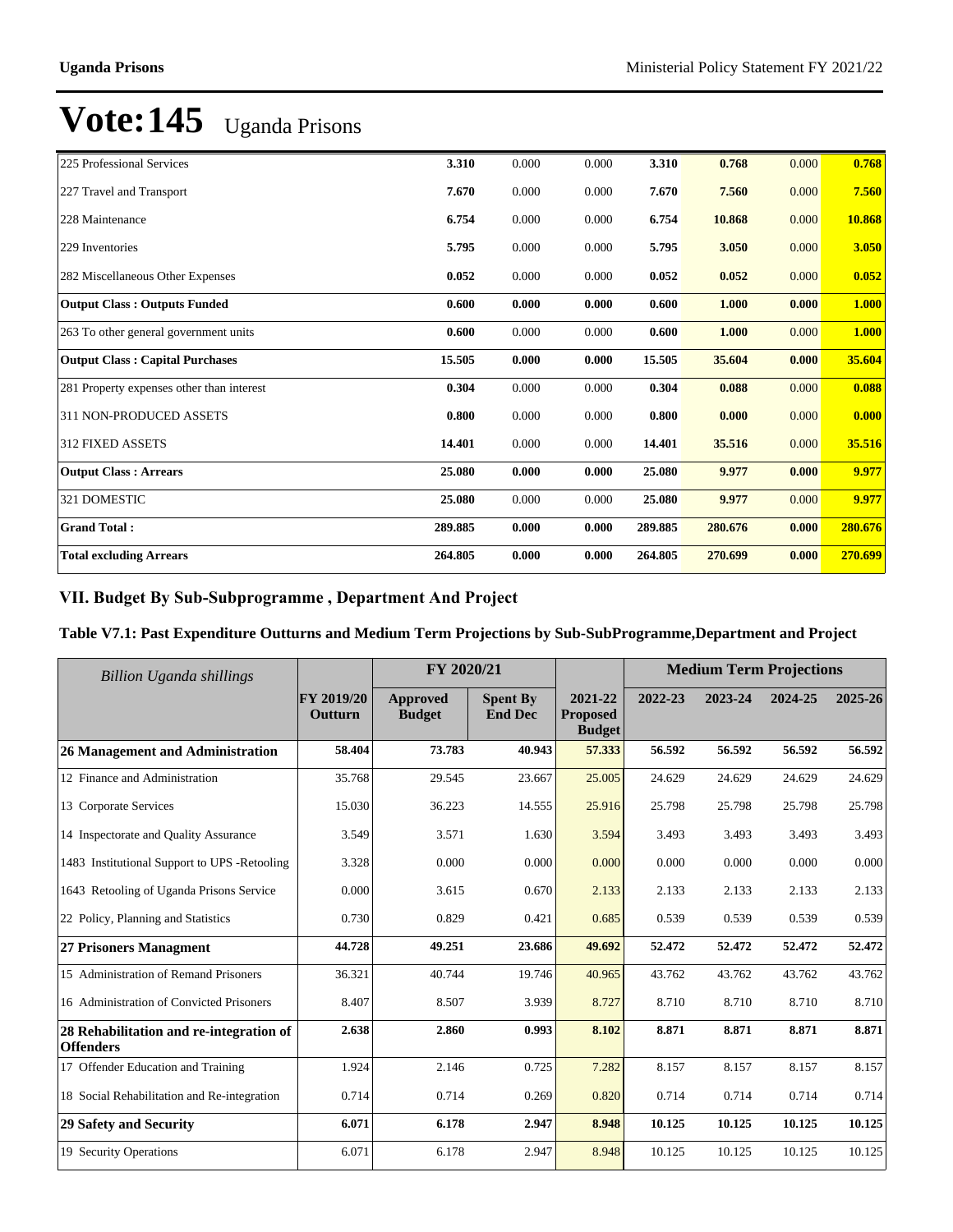| <b>30 Human Rights and Welfare</b>                                                   | 110.868 | 124.152 | 87.700  | 120.208 | 110.115 | 110.115 | 110.115 | 110.115 |
|--------------------------------------------------------------------------------------|---------|---------|---------|---------|---------|---------|---------|---------|
| 04 Prison Medical Services                                                           | 7.231   | 5.332   | 4.590   | 5.594   | 5.794   | 5.794   | 5.794   | 5.794   |
| 20 Care and Human Rights                                                             | 101.465 | 116.569 | 82.073  | 111.357 | 101.610 | 101.610 | 101.610 | 101.610 |
| 21 Social Welfare Services                                                           | 2.172   | 2.250   | 1.037   | 3.257   | 2.711   | 2.711   | 2.711   | 2.711   |
| <b>31 Prisons Production</b>                                                         | 33.534  | 33.662  | 11.726  | 36.394  | 36.394  | 36.394  | 36.394  | 36.394  |
| 0386 Assistance to the UPS                                                           | 20.308  | 19.136  | 7.317   | 0.000   | 0.000   | 0.000   | 0.000   | 0.000   |
| Prisons Enhancement - Northern<br>1109<br>Uganda                                     | 0.280   | 0.000   | 0.000   | 0.000   | 0.000   | 0.000   | 0.000   | 0.000   |
| The maize seed and cotton production<br>1395<br>project under Uganda Prisons Service | 8.085   | 7.856   | 3.048   | 32.454  | 32.394  | 32.394  | 32.394  | 32.394  |
| 1443 Revitalisation of Prison Industries                                             | 4.861   | 6.670   | 1.361   | 3.940   | 4.000   | 4.000   | 4.000   | 4.000   |
| <b>Total for the Vote</b>                                                            | 256.244 | 289.885 | 167.995 | 280.676 | 274.567 | 274.567 | 274.567 | 274.567 |
| <b>Total Excluding Arrears</b>                                                       | 246.860 | 264.805 | 128.593 | 270.699 | 274.567 | 274.567 | 274.567 | 274.567 |

### VIII. Sub-SubProgramme Performance and Medium Term Plans

### **Table V8.1: Sub-SubProgramme Outcome and Outcome Indicators**

|                                                   | <b>Sub-SubProgramme:</b> 26 Management and Administration                                                      |                 |                  |                            |            |            |  |  |
|---------------------------------------------------|----------------------------------------------------------------------------------------------------------------|-----------------|------------------|----------------------------|------------|------------|--|--|
| Objective:                                        | Provide Strategic Leadership, Management and support services to Uganda Prisons Service                        |                 |                  |                            |            |            |  |  |
| <b>Responsible Officer:</b>                       | Director of Prisons - Administration                                                                           |                 |                  |                            |            |            |  |  |
| <b>Outcome:</b>                                   | Strategic Leadership, Management and support services                                                          |                 |                  |                            |            |            |  |  |
|                                                   | 1. Commercial justice and the environment for competitiveness strengthened                                     |                 |                  |                            |            |            |  |  |
|                                                   |                                                                                                                |                 |                  | <b>Performance Targets</b> |            |            |  |  |
|                                                   | <b>Outcome Indicators</b>                                                                                      |                 |                  | 2021/22                    | 2022/23    | 2023/24    |  |  |
|                                                   |                                                                                                                | <b>Baseline</b> | <b>Base year</b> | <b>Target</b>              | Projection | Projection |  |  |
| • Level of adherence to set standards and systems |                                                                                                                | 70%             | 2018             | 100%                       | 100%       | 100%       |  |  |
| <b>Department: 13 Corporate Services</b>          |                                                                                                                |                 |                  |                            |            |            |  |  |
|                                                   | Budget Output: 01 Administration, planning, policy & support services                                          |                 |                  |                            |            |            |  |  |
| warder to prisoner ratio                          |                                                                                                                |                 |                  | 1:6                        | 1:5        | 1:5        |  |  |
|                                                   | <b>Sub-SubProgramme:</b> 27 Prisoners Managment                                                                |                 |                  |                            |            |            |  |  |
| Objective:                                        | Facilitate prisoners' access to justice, Sentence management planning and offender profiling for<br>placement. |                 |                  |                            |            |            |  |  |
| <b>Responsible Officer:</b>                       | Commissioner of Prisons - Custodial Services, Safety and Security                                              |                 |                  |                            |            |            |  |  |
| <b>Outcome:</b>                                   | Improved prisoners access to justice and effective case management                                             |                 |                  |                            |            |            |  |  |
|                                                   | 1. Infrastructure and access to JLOS services enhanced                                                         |                 |                  |                            |            |            |  |  |
|                                                   |                                                                                                                |                 |                  | <b>Performance Targets</b> |            |            |  |  |
|                                                   | <b>Outcome Indicators</b>                                                                                      |                 |                  | 2021/22                    | 2022/23    | 2023/24    |  |  |
|                                                   |                                                                                                                | <b>Baseline</b> | <b>Base year</b> | <b>Target</b>              | Projection | Projection |  |  |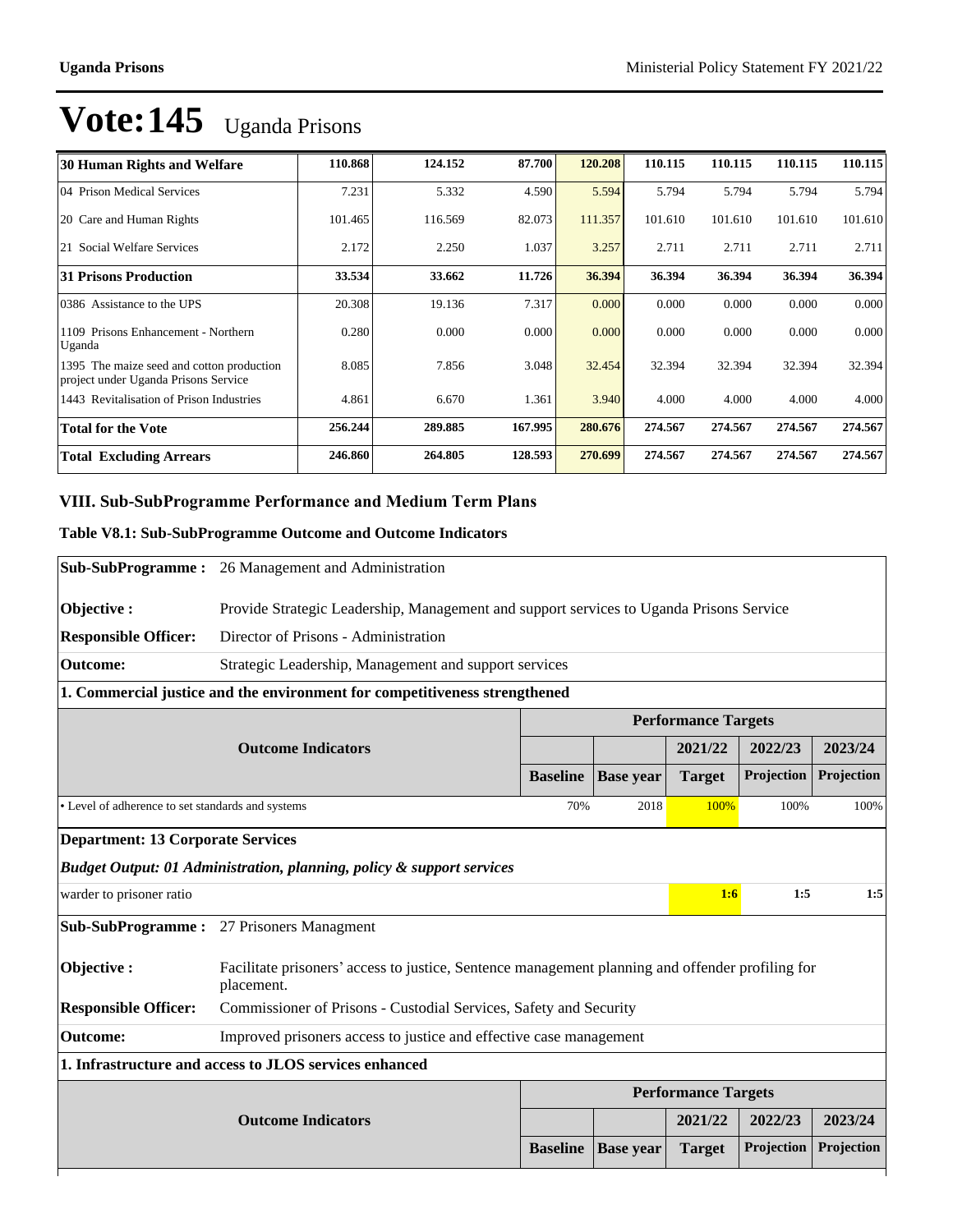| • Proportion of remands to total prisoner population     |                                                                                            | 51.4%           | 2018             | 48.5%                      | 47.3%      | 46%        |  |  |
|----------------------------------------------------------|--------------------------------------------------------------------------------------------|-----------------|------------------|----------------------------|------------|------------|--|--|
| <b>Department: 15 Administration of Remand Prisoners</b> |                                                                                            |                 |                  |                            |            |            |  |  |
| <b>Budget Output: 01 Prisons Management</b>              |                                                                                            |                 |                  |                            |            |            |  |  |
|                                                          | A daily average of inmates delivered to court disaggregated by gender                      |                 |                  | 1,825                      | 1,900      | 1,950      |  |  |
|                                                          | Number of Prisoners linked to actors of the criminal justice system                        |                 |                  | <b>12,000</b>              | 12,500     | 13,000     |  |  |
|                                                          | Sub-SubProgramme: 28 Rehabilitation and re-integration of Offenders                        |                 |                  |                            |            |            |  |  |
| Objective:                                               | To facilitate successful rehabilitation and re integration of offenders.                   |                 |                  |                            |            |            |  |  |
| <b>Responsible Officer:</b>                              | Commissioner of Prisons - Rehabilitation and Reintergration                                |                 |                  |                            |            |            |  |  |
| <b>Outcome:</b>                                          | Offenders successfully rehabilitated & reintegrated                                        |                 |                  |                            |            |            |  |  |
| 1. Infrastructure and access to JLOS services enhanced   |                                                                                            |                 |                  |                            |            |            |  |  |
|                                                          |                                                                                            |                 |                  | <b>Performance Targets</b> |            |            |  |  |
|                                                          | <b>Outcome Indicators</b>                                                                  |                 |                  | 2021/22                    | 2022/23    | 2023/24    |  |  |
|                                                          |                                                                                            | <b>Baseline</b> | <b>Base year</b> | <b>Target</b>              | Projection | Projection |  |  |
| · Recidvism rates                                        |                                                                                            | 17.2%           | 2018             | 14.5%                      | 14.0%      | 13.5%      |  |  |
|                                                          | <b>Department: 17 Offender Education and Training</b>                                      |                 |                  |                            |            |            |  |  |
|                                                          | <b>Budget Output: 01 Rehabilitation &amp; re-integration of offenders</b>                  |                 |                  |                            |            |            |  |  |
|                                                          | Number of prisoners on formal education programmes                                         |                 |                  | 2,500                      | 3,000      | 3,500      |  |  |
| Number of Prisoners under Vocational skills training     |                                                                                            |                 |                  | <b>18,000</b>              | 19,000     | 20,000     |  |  |
|                                                          | Department: 18 Social Rehabilitation and Re-integration                                    |                 |                  |                            |            |            |  |  |
|                                                          | <b>Budget Output: 01 Rehabilitation &amp; re-integration of offenders</b>                  |                 |                  |                            |            |            |  |  |
| Number of offenders on rehabilitative programs           |                                                                                            |                 |                  | 65,000                     | 66,000     | 67,000     |  |  |
| <b>Sub-SubProgramme:</b> 29 Safety and Security          |                                                                                            |                 |                  |                            |            |            |  |  |
| Objective :                                              | Promote public safety and peace through provision of a safe and secure prisons environment |                 |                  |                            |            |            |  |  |
| <b>Responsible Officer:</b>                              | Commissioner of Prisons - Estates and Engineering                                          |                 |                  |                            |            |            |  |  |
| <b>Outcome:</b>                                          | Safe and secure prisons environment                                                        |                 |                  |                            |            |            |  |  |
|                                                          | 1. Infrastructure and access to JLOS services enhanced                                     |                 |                  |                            |            |            |  |  |
|                                                          |                                                                                            |                 |                  | <b>Performance Targets</b> |            |            |  |  |
|                                                          | <b>Outcome Indicators</b>                                                                  |                 |                  | 2021/22                    | 2022/23    | 2023/24    |  |  |
|                                                          |                                                                                            | <b>Baseline</b> | <b>Base year</b> | <b>Target</b>              | Projection | Projection |  |  |
| • Escape rate                                            |                                                                                            | 8.5/1000        | 2018             | 5.0/1000                   | 4.5/1000   | 4.0/1000   |  |  |
| <b>Department: 19 Security Operations</b>                |                                                                                            |                 |                  |                            |            |            |  |  |
| <b>Budget Output: 01 Prisons Management</b>              |                                                                                            |                 |                  |                            |            |            |  |  |
| Prisons Holding Capacity                                 |                                                                                            |                 |                  | 20,166                     | 20,566     | 21,066     |  |  |
|                                                          | Sub-SubProgramme: 30 Human Rights and Welfare                                              |                 |                  |                            |            |            |  |  |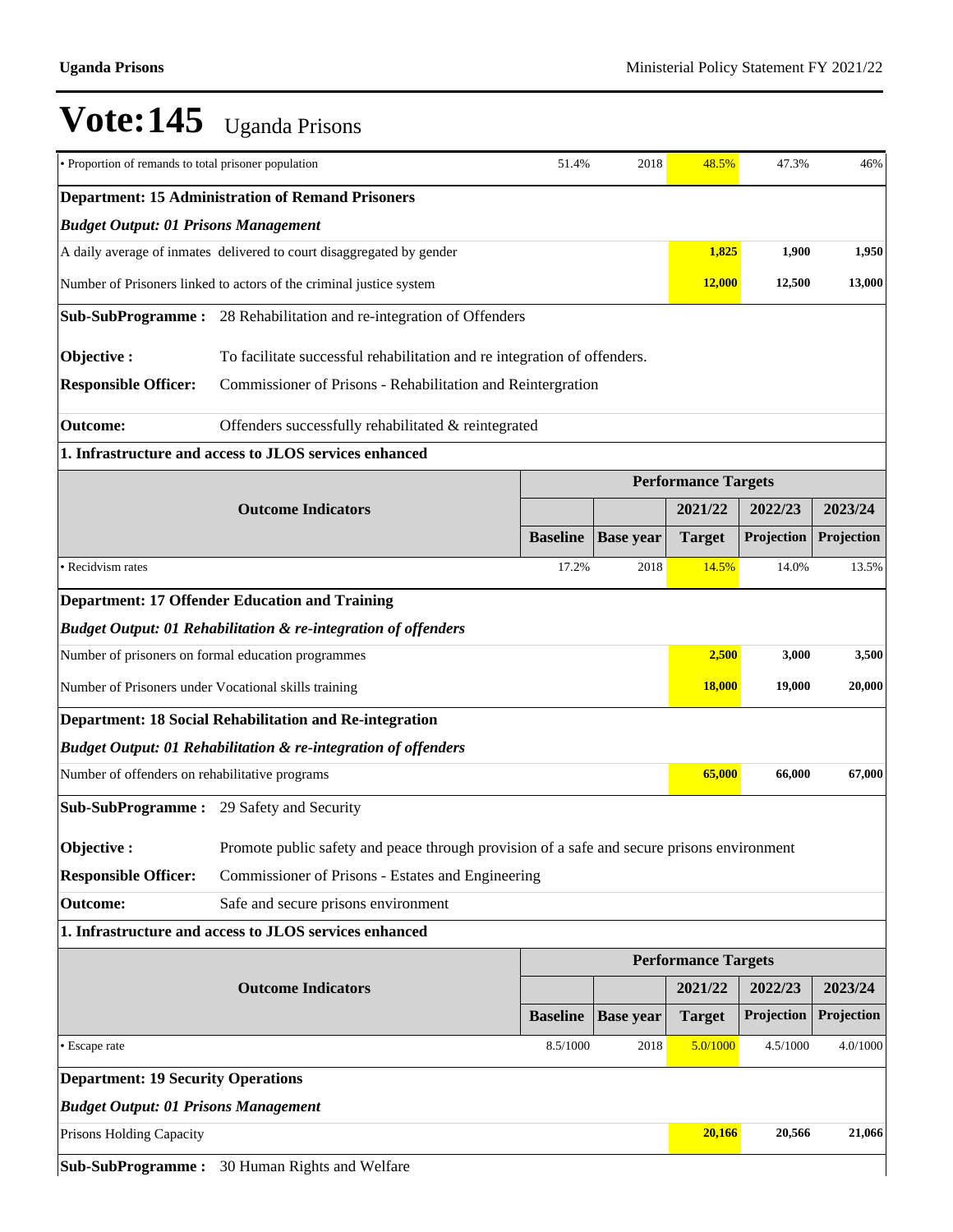|                                                                     | $\mathbf v$ $\mathbf v$ $\mathbf t$ $\mathbf w$ $\mathbf w$ $\mathbf w$ $\mathbf w$ $\mathbf w$ $\mathbf w$ $\mathbf w$ $\mathbf w$ $\mathbf w$ $\mathbf w$ $\mathbf w$ $\mathbf w$ $\mathbf w$ $\mathbf w$ $\mathbf w$ $\mathbf w$ $\mathbf w$ $\mathbf w$ $\mathbf w$ $\mathbf w$ $\mathbf w$ $\mathbf w$ $\mathbf w$ $\mathbf w$ $\mathbf w$ $\mathbf w$ $\mathbf w$ $\mathbf w$ $\mathbf$ |                 |                  |                            |            |            |  |  |
|---------------------------------------------------------------------|-----------------------------------------------------------------------------------------------------------------------------------------------------------------------------------------------------------------------------------------------------------------------------------------------------------------------------------------------------------------------------------------------|-----------------|------------------|----------------------------|------------|------------|--|--|
| Objective:<br><b>Responsible Officer:</b>                           | Promotion of staff and Prisoners' welfare and observance of Human rights<br>Commissioner of Prisons - Staff Administration and Counselling                                                                                                                                                                                                                                                    |                 |                  |                            |            |            |  |  |
|                                                                     | Increased human rights awareness, observance and practices in UPS                                                                                                                                                                                                                                                                                                                             |                 |                  |                            |            |            |  |  |
| <b>Outcome:</b>                                                     |                                                                                                                                                                                                                                                                                                                                                                                               |                 |                  |                            |            |            |  |  |
| 1. Observance of human rights and fight against corruption promoted |                                                                                                                                                                                                                                                                                                                                                                                               |                 |                  |                            |            |            |  |  |
|                                                                     |                                                                                                                                                                                                                                                                                                                                                                                               |                 |                  | <b>Performance Targets</b> |            |            |  |  |
|                                                                     | <b>Outcome Indicators</b>                                                                                                                                                                                                                                                                                                                                                                     |                 |                  | 2021/22                    | 2022/23    | 2023/24    |  |  |
|                                                                     |                                                                                                                                                                                                                                                                                                                                                                                               | <b>Baseline</b> | <b>Base year</b> | <b>Target</b>              | Projection | Projection |  |  |
| · Mortality rates among prisoners and staff                         |                                                                                                                                                                                                                                                                                                                                                                                               | 0.72%           | 2018             | 0.31%                      | 0.25%      | 0.19%      |  |  |
| <b>Department: 04 Prison Medical Services</b>                       |                                                                                                                                                                                                                                                                                                                                                                                               |                 |                  |                            |            |            |  |  |
| <b>Budget Output: 01 Prisoners and Staff Welfare</b>                |                                                                                                                                                                                                                                                                                                                                                                                               |                 |                  |                            |            |            |  |  |
|                                                                     | Number of HIV/AIDS postive staff that are supported                                                                                                                                                                                                                                                                                                                                           |                 |                  | 800                        | 800        | 800        |  |  |
| <b>Department: 20 Care and Human Rights</b>                         |                                                                                                                                                                                                                                                                                                                                                                                               |                 |                  |                            |            |            |  |  |
| <b>Budget Output: 01 Prisoners and Staff Welfare</b>                |                                                                                                                                                                                                                                                                                                                                                                                               |                 |                  |                            |            |            |  |  |
| A daily average of prisoners looked after (fed)                     |                                                                                                                                                                                                                                                                                                                                                                                               |                 |                  | 70,017                     | 70,798     | 77,329     |  |  |
| Sub-SubProgramme: 31 Prisons Production                             |                                                                                                                                                                                                                                                                                                                                                                                               |                 |                  |                            |            |            |  |  |
| Objective:                                                          | Enhance Prisons production and reduce tax payers' burden of maintaining offenders in custody                                                                                                                                                                                                                                                                                                  |                 |                  |                            |            |            |  |  |
| <b>Responsible Officer:</b>                                         | Director of Prisons - Production and Engineering                                                                                                                                                                                                                                                                                                                                              |                 |                  |                            |            |            |  |  |
| <b>Outcome:</b>                                                     | Reduced tax payers' burden of maintaining offenders in custody                                                                                                                                                                                                                                                                                                                                |                 |                  |                            |            |            |  |  |
|                                                                     | 1. Infrastructure and access to JLOS services enhanced                                                                                                                                                                                                                                                                                                                                        |                 |                  |                            |            |            |  |  |
|                                                                     |                                                                                                                                                                                                                                                                                                                                                                                               |                 |                  | <b>Performance Targets</b> |            |            |  |  |
|                                                                     | <b>Outcome Indicators</b>                                                                                                                                                                                                                                                                                                                                                                     |                 |                  | 2021/22                    | 2022/23    | 2023/24    |  |  |
|                                                                     |                                                                                                                                                                                                                                                                                                                                                                                               | <b>Baseline</b> | <b>Base</b> year | <b>Target</b>              | Projection | Projection |  |  |
|                                                                     |                                                                                                                                                                                                                                                                                                                                                                                               |                 |                  |                            |            |            |  |  |
| • Non Tax Revenue generation in billion shillings per year          |                                                                                                                                                                                                                                                                                                                                                                                               | 11.316          | 2018             | 26.860                     | 30.260     | 36.75      |  |  |
| <b>Outcome:</b>                                                     | Improved staff & prisoners' living conditions                                                                                                                                                                                                                                                                                                                                                 |                 |                  |                            |            |            |  |  |
|                                                                     | 1. Infrastructure and access to JLOS services enhanced                                                                                                                                                                                                                                                                                                                                        |                 |                  |                            |            |            |  |  |
|                                                                     |                                                                                                                                                                                                                                                                                                                                                                                               |                 |                  | <b>Performance Targets</b> |            |            |  |  |
|                                                                     | <b>Outcome Indicators</b>                                                                                                                                                                                                                                                                                                                                                                     |                 |                  | 2021/22                    | 2022/23    | 2023/24    |  |  |
|                                                                     |                                                                                                                                                                                                                                                                                                                                                                                               | <b>Baseline</b> | <b>Base year</b> | <b>Target</b>              | Projection | Projection |  |  |
| • Percentage of staff housed in permanent houses                    |                                                                                                                                                                                                                                                                                                                                                                                               | 38.2%           | 2018             | 36%                        | 38%        | 40%        |  |  |
| N/A                                                                 |                                                                                                                                                                                                                                                                                                                                                                                               |                 |                  |                            |            |            |  |  |

**IX. Major Capital Investments And Changes In Resource Allocation**

**Table 9.1: Major Capital Investment (Capital Purchases outputs over 0.5Billion)**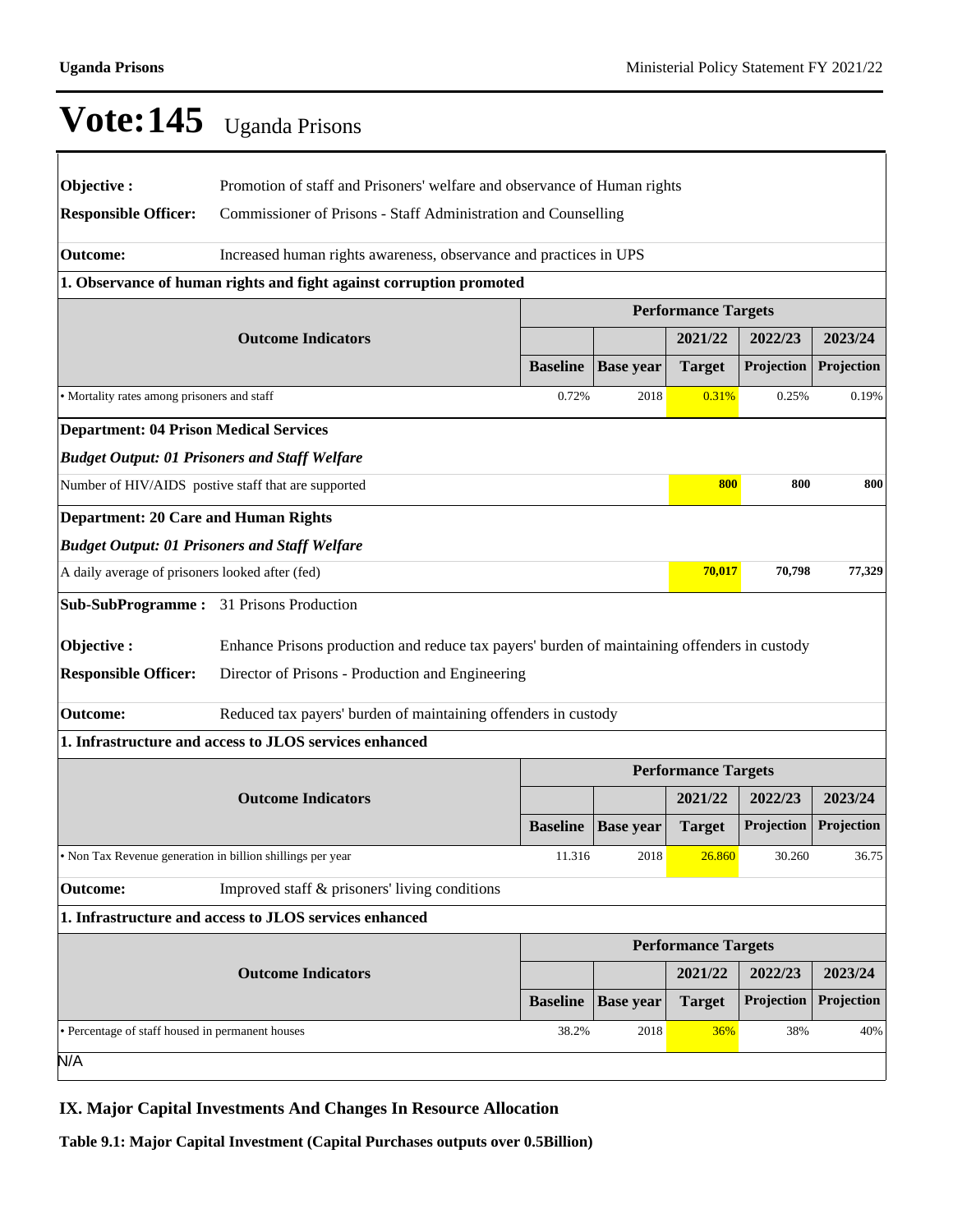|                                                                                                                                     | FY 2020/21       |                                                                                                                                                                                                                                                                                                                                              |                                                                                                               |  |
|-------------------------------------------------------------------------------------------------------------------------------------|------------------|----------------------------------------------------------------------------------------------------------------------------------------------------------------------------------------------------------------------------------------------------------------------------------------------------------------------------------------------|---------------------------------------------------------------------------------------------------------------|--|
| <b>Appr. Budget and Planned Outputs</b>                                                                                             |                  | <b>Expenditures and Achievements by</b><br>end Dec                                                                                                                                                                                                                                                                                           | <b>Proposed Budget and Planned</b><br><b>Outputs</b>                                                          |  |
| Vote 145 Uganda Prisons                                                                                                             |                  |                                                                                                                                                                                                                                                                                                                                              |                                                                                                               |  |
| Sub-SubProgramme: 12 26 Management and Administration                                                                               |                  |                                                                                                                                                                                                                                                                                                                                              |                                                                                                               |  |
| Development Project: 1643 Retooling of Uganda Prisons Service                                                                       |                  |                                                                                                                                                                                                                                                                                                                                              |                                                                                                               |  |
| Budget Output: 12 26 77 Purchase of Specialised Machinery & Equipment                                                               |                  |                                                                                                                                                                                                                                                                                                                                              |                                                                                                               |  |
| 50 IP cameras CCTV Surveillance for Prisons Headquarters<br>procured;<br>Security command center established                        |                  | Procurement of 50 IP cameras to upgrade<br>monitoring systems in selected prisons is<br>ongoing - Commitment stage; Requirements<br>gathering, site and market surveys completed.                                                                                                                                                            | Assorted classified security and communication<br>equipment to enhance security of staff acquired             |  |
| 56 computers for various users at Prisons Headquarters;<br>firewall; security certificates and anti-virus for 500 users<br>procured |                  | Completed procurement 25 computers, 35<br>Smart UPS and 25 multi-functional printers for<br>various users at Prisons Headquarters, firewall<br>license; security certificates; windows license<br>and anti-virus for 300 users - awaiting delivery<br>Establishment of a control room and security<br>command center at Prisons Headquarters |                                                                                                               |  |
| <b>Total Output Cost(Ushs Thousand)</b>                                                                                             | 1,565,000        | completed<br>217,057                                                                                                                                                                                                                                                                                                                         | 1,150,000                                                                                                     |  |
| Gou Dev't:                                                                                                                          | 1,565,000        | 217,057                                                                                                                                                                                                                                                                                                                                      | 1,150,000                                                                                                     |  |
| Ext Fin:                                                                                                                            | $\boldsymbol{0}$ | $\mathbf{0}$                                                                                                                                                                                                                                                                                                                                 | $\mathbf{0}$                                                                                                  |  |
| A.I.A:                                                                                                                              | $\mathbf{0}$     | $\mathbf{0}$                                                                                                                                                                                                                                                                                                                                 | $\overline{0}$                                                                                                |  |
| <b>Sub-SubProgramme: 12 31 Prisons Production</b>                                                                                   |                  |                                                                                                                                                                                                                                                                                                                                              |                                                                                                               |  |
| Development Project : 1395 The maize seed and cotton production project under Uganda Prisons Service                                |                  |                                                                                                                                                                                                                                                                                                                                              |                                                                                                               |  |
| Budget Output: 12 31 75 Purchase of Motor Vehicles and Other Transport Equipment                                                    |                  |                                                                                                                                                                                                                                                                                                                                              |                                                                                                               |  |
|                                                                                                                                     |                  |                                                                                                                                                                                                                                                                                                                                              | 24 vehicles and 5 motorcycles procured for                                                                    |  |
|                                                                                                                                     |                  |                                                                                                                                                                                                                                                                                                                                              | delivery of prisoners to court and security<br>operations                                                     |  |
| <b>Total Output Cost(Ushs Thousand)</b>                                                                                             | 0                |                                                                                                                                                                                                                                                                                                                                              | 3,925,000                                                                                                     |  |
| Gou Dev't:                                                                                                                          | $\theta$         | $\Omega$                                                                                                                                                                                                                                                                                                                                     | 3,925,000                                                                                                     |  |
| Ext Fin:                                                                                                                            | $\Omega$         | $\Omega$                                                                                                                                                                                                                                                                                                                                     | $\Omega$                                                                                                      |  |
| A.I.A:                                                                                                                              | $\boldsymbol{0}$ | $\mathbf{0}$                                                                                                                                                                                                                                                                                                                                 | $\Omega$                                                                                                      |  |
| Budget Output: 12 31 77 Purchase of Specialised Machinery & Equipment                                                               |                  |                                                                                                                                                                                                                                                                                                                                              |                                                                                                               |  |
| Assorted security equipment procured to enhance security of<br>prisons                                                              |                  | Solar lighting systems installed at Amita,<br>Kotido and Kaabong to improve security of the<br>prisons                                                                                                                                                                                                                                       | Installation of 3 silo storage facilities at Isimba,<br>Lugore and Ruimi prisons farms - Phase 1<br>completed |  |
| Procurement of farm equipment for establishment of seed and<br>cotton production systems completed                                  |                  | Procurement process of assorted security<br>equipment to enhance security of prisons on<br>$going$ – commitment stage                                                                                                                                                                                                                        |                                                                                                               |  |
| <b>Total Output Cost(Ushs Thousand)</b>                                                                                             | 401,000          | 92,098                                                                                                                                                                                                                                                                                                                                       | 14,044,000                                                                                                    |  |
| Gou Dev't:                                                                                                                          | 401,000          | 92,098                                                                                                                                                                                                                                                                                                                                       | 14,044,000                                                                                                    |  |
| Ext Fin:                                                                                                                            | $\boldsymbol{0}$ | 0                                                                                                                                                                                                                                                                                                                                            | $\overline{0}$                                                                                                |  |
| A.I.A:                                                                                                                              | $\boldsymbol{0}$ | 0                                                                                                                                                                                                                                                                                                                                            | $\overline{0}$                                                                                                |  |
| Budget Output: 12 31 80 Construction and Rehabilitation of Prisons                                                                  |                  |                                                                                                                                                                                                                                                                                                                                              |                                                                                                               |  |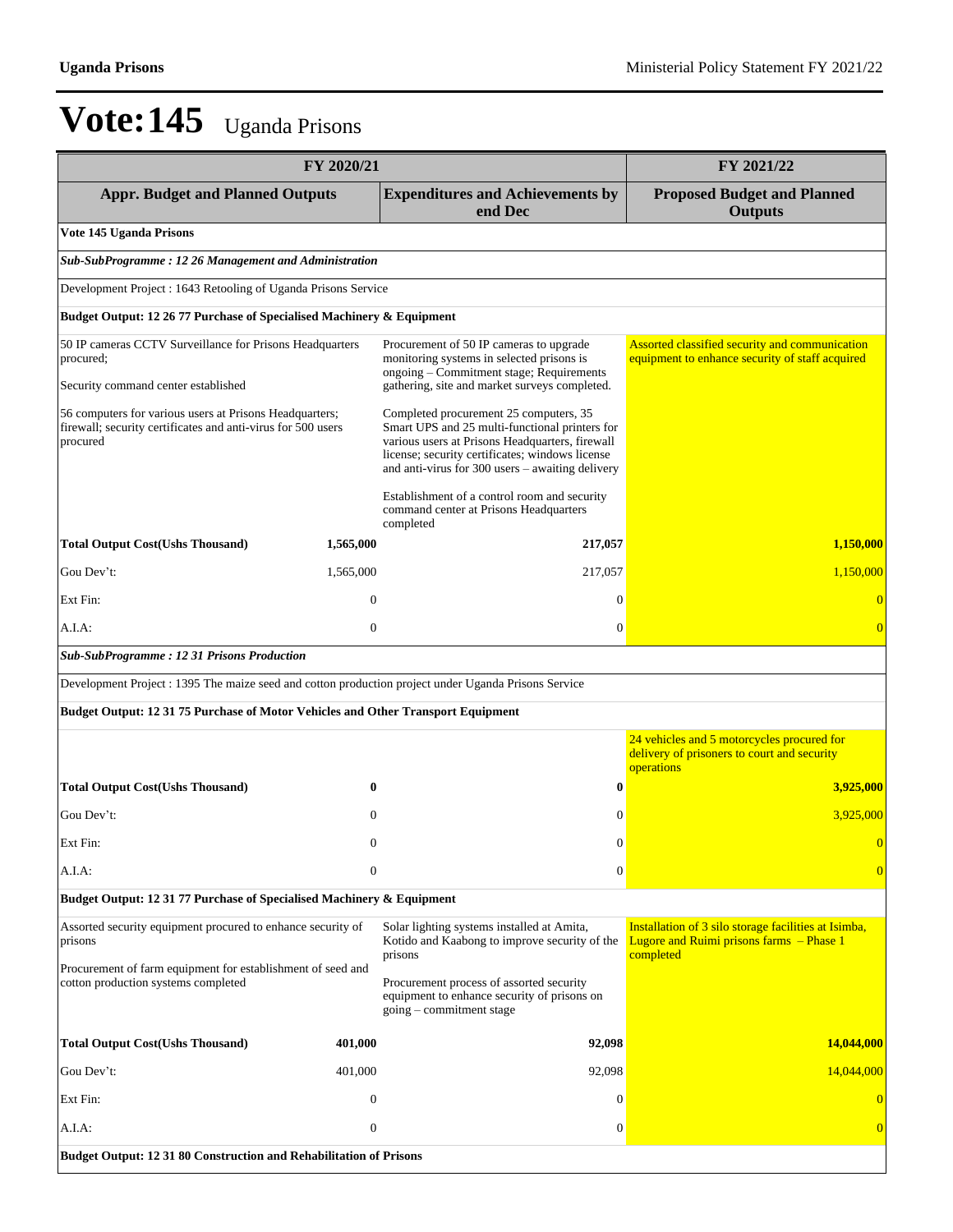| 5 storage facilities (maize cribs) constructed using Force on<br>Account<br>Chain link fencing of Loro and Soroti prisons completed<br><b>Total Output Cost(Ushs Thousand)</b><br>Gou Dev't:<br>Ext Fin:<br>A.I.A:<br>Development Project : 1443 Revitalisation of Prison Industries                                                                                                                                                                                                                                                                                                                                                                                                                                               | 554,140<br>554,140<br>$\mathbf{0}$<br>$\theta$ | Construction of 5 storage facilities (seed cribs<br>and drying platforms) using Force on Account<br>ongoing – preliminary foundation works<br>ongoing<br>Chain link fencing of Amita, Kotido and Soroti<br>prisons ongoing – casting of the foundation<br>233,638<br>233,638<br>$\overline{0}$<br>0                                        | Phase 3 construction of the staff clinic at Luzira<br>completed<br>Complete fencing of Arua and Mbale prisons,<br>renovation of Lira prison & expansion of<br>Rukungiri<br>128 double roomed staff housing units constructed<br>at Kumi, Kibaale, Loro & other selected prisons<br>14,184,536<br>14,184,536<br>$\bf{0}$<br>$\overline{0}$ |
|------------------------------------------------------------------------------------------------------------------------------------------------------------------------------------------------------------------------------------------------------------------------------------------------------------------------------------------------------------------------------------------------------------------------------------------------------------------------------------------------------------------------------------------------------------------------------------------------------------------------------------------------------------------------------------------------------------------------------------|------------------------------------------------|--------------------------------------------------------------------------------------------------------------------------------------------------------------------------------------------------------------------------------------------------------------------------------------------------------------------------------------------|-------------------------------------------------------------------------------------------------------------------------------------------------------------------------------------------------------------------------------------------------------------------------------------------------------------------------------------------|
| Budget Output: 12 31 75 Purchase of Motor Vehicles and Other Transport Equipment                                                                                                                                                                                                                                                                                                                                                                                                                                                                                                                                                                                                                                                   |                                                |                                                                                                                                                                                                                                                                                                                                            |                                                                                                                                                                                                                                                                                                                                           |
| <b>Total Output Cost(Ushs Thousand)</b>                                                                                                                                                                                                                                                                                                                                                                                                                                                                                                                                                                                                                                                                                            | $\boldsymbol{0}$                               | 0                                                                                                                                                                                                                                                                                                                                          | 4 service delivery vehicles and 1 service van for<br>prisons industries procured<br><b>750,000</b>                                                                                                                                                                                                                                        |
| Gou Dev't:                                                                                                                                                                                                                                                                                                                                                                                                                                                                                                                                                                                                                                                                                                                         | $\mathbf{0}$                                   | 0                                                                                                                                                                                                                                                                                                                                          | 750,000                                                                                                                                                                                                                                                                                                                                   |
| Ext Fin:                                                                                                                                                                                                                                                                                                                                                                                                                                                                                                                                                                                                                                                                                                                           | $\mathbf{0}$                                   | 0                                                                                                                                                                                                                                                                                                                                          | $\overline{0}$                                                                                                                                                                                                                                                                                                                            |
| A.I.A:                                                                                                                                                                                                                                                                                                                                                                                                                                                                                                                                                                                                                                                                                                                             | $\boldsymbol{0}$                               | 0                                                                                                                                                                                                                                                                                                                                          | $\overline{0}$                                                                                                                                                                                                                                                                                                                            |
| Budget Output: 12 31 77 Purchase of Specialised Machinery & Equipment                                                                                                                                                                                                                                                                                                                                                                                                                                                                                                                                                                                                                                                              |                                                |                                                                                                                                                                                                                                                                                                                                            |                                                                                                                                                                                                                                                                                                                                           |
| 1 hydraulic hot press, 10 sewing machines and 10 pairs of<br>scissors procured<br>Procurement of machinery for establishment of furniture<br>production systems completed<br>2 Compressor, 1 Head boring, 2 Hinge boring, 1 CNC Router,<br>4 Pneumatic hand held belt sander, 20 Pneumatic hand held<br>Orbital sanders, 11 Pneumatic nail guns, 12 Pneumatic staple<br>guns, 20 carpentry tool kits, 20 sash cramp, 6 power screw<br>drivers procured<br>2 heavy duty power drill, 6 work benches<br>with vices, 2 Drum sanders, 2 Cross<br>cutting machines, 2 edge banders, 2 radial arm power saws, 2<br>sharpening planer blades, 1 sharpening circular blade, 1<br>Hydraulic frame clamping, 1 hydraulic cold press procured |                                                | Assorted industrial machines - 1 Automatic<br>Garment cutting machine, 2 Thicknessor, 2<br>Circular saw machines, 2 Surface planners, 2<br>Spindle molders, 2 Wood turning Lathes, 1 Belt<br>sander, 2 Band saw, 2 Tenoning Machine, 2<br>Morticing machines, 2 Grinding Machines, 2<br>Compressor machine procured – awaiting<br>delivery | 37 assorted industrial equipment acquired $- (1)$<br>Wood turning Lathe, 1 Belt sander $-2$ , 1 Band<br>saw, 1 Tenoning machine, 1 Grinding machine, 1<br>Bit morticing machine, 1 Chain morticing, 1<br>Hinge boring, 2 Head boring, 1 CNC Router, 20<br><b>Work Benches with Vices,</b>                                                 |
| Total Output Cost(Ushs Thousand) 1,020,000                                                                                                                                                                                                                                                                                                                                                                                                                                                                                                                                                                                                                                                                                         |                                                | 508,135                                                                                                                                                                                                                                                                                                                                    | 1,050,000                                                                                                                                                                                                                                                                                                                                 |
| Gou Dev't:                                                                                                                                                                                                                                                                                                                                                                                                                                                                                                                                                                                                                                                                                                                         | 1,020,000                                      | 508,135                                                                                                                                                                                                                                                                                                                                    | 1,050,000                                                                                                                                                                                                                                                                                                                                 |
| Ext Fin:                                                                                                                                                                                                                                                                                                                                                                                                                                                                                                                                                                                                                                                                                                                           | $\boldsymbol{0}$                               | 0                                                                                                                                                                                                                                                                                                                                          | $\overline{0}$                                                                                                                                                                                                                                                                                                                            |
| A.I.A:                                                                                                                                                                                                                                                                                                                                                                                                                                                                                                                                                                                                                                                                                                                             | $\boldsymbol{0}$                               | 0                                                                                                                                                                                                                                                                                                                                          | $\overline{0}$                                                                                                                                                                                                                                                                                                                            |
| Budget Output: 12 31 80 Construction and Rehabilitation of Prisons                                                                                                                                                                                                                                                                                                                                                                                                                                                                                                                                                                                                                                                                 |                                                |                                                                                                                                                                                                                                                                                                                                            |                                                                                                                                                                                                                                                                                                                                           |
| 1 storage facility for finished industrial products constructed at Construction of a storage facility for finished<br>Luzira prisons complex                                                                                                                                                                                                                                                                                                                                                                                                                                                                                                                                                                                       |                                                | industrial products at Luzira Prisons complex is<br>ongoing – mobilization of raw materials is on<br>going                                                                                                                                                                                                                                 | Complete construction of the industrial workshop<br>at Luzira complex                                                                                                                                                                                                                                                                     |
| <b>Total Output Cost(Ushs Thousand)</b>                                                                                                                                                                                                                                                                                                                                                                                                                                                                                                                                                                                                                                                                                            | 300,000                                        | 5,500                                                                                                                                                                                                                                                                                                                                      | 500,000                                                                                                                                                                                                                                                                                                                                   |
| Gou Dev't:                                                                                                                                                                                                                                                                                                                                                                                                                                                                                                                                                                                                                                                                                                                         | 300,000                                        | 5,500                                                                                                                                                                                                                                                                                                                                      | 500,000                                                                                                                                                                                                                                                                                                                                   |
| Ext Fin:                                                                                                                                                                                                                                                                                                                                                                                                                                                                                                                                                                                                                                                                                                                           | $\mathbf{0}$                                   | $\theta$                                                                                                                                                                                                                                                                                                                                   | $\overline{0}$                                                                                                                                                                                                                                                                                                                            |
| A.I.A:                                                                                                                                                                                                                                                                                                                                                                                                                                                                                                                                                                                                                                                                                                                             | $\boldsymbol{0}$                               | 0                                                                                                                                                                                                                                                                                                                                          | $\mathbf{0}$                                                                                                                                                                                                                                                                                                                              |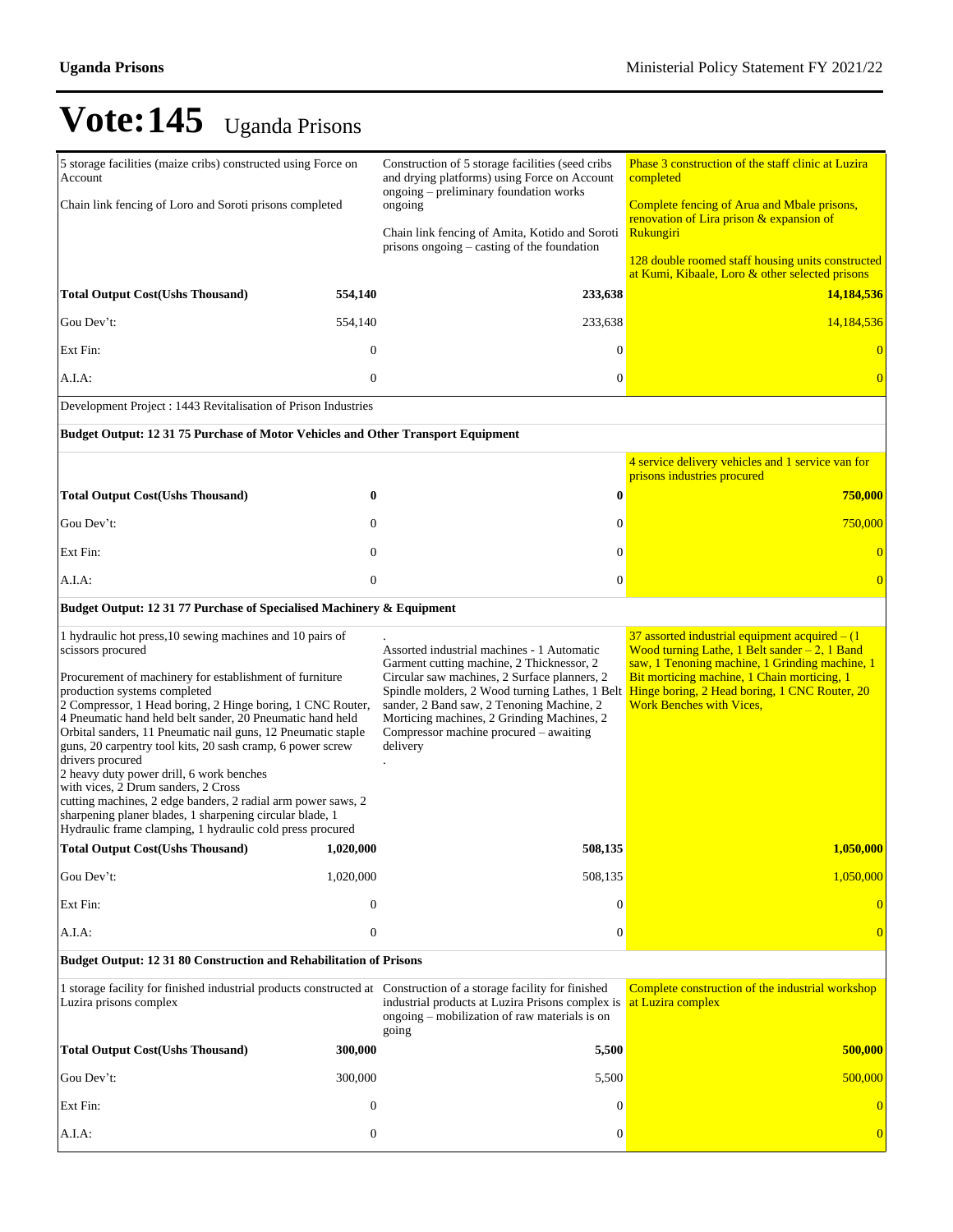### **X. Vote Challenges and Plans To Improve Performance**

#### **Vote Challenges**

1. High prisoners' population growth.

Prisoner population increased by 3.0% from a daily average of 61,202 prisoners in FY2019/20 to 61,293 prisoners in Quarter two FY2020/21 & is projected to increase to a daily average of 70,017 prisoners in FY2021/22

Prisoners' population is the major cost driver of prisons budget. It exerts pressure on feeding, housing, sanitation, utilities (water), Medicare, uniforms (staff & prisoners), staff numbers & delivery of prisoners to courts;

Whereas country population is growing at 3.0% per annum, prisoners' population is increasing at an average of 8.0% per annum

2. Prisons Congestion

The current average prisoners' population of  $61,293$  (Q2) prisoners exceeds the prisons carrying capacity by  $41,427$  prisoners. The carrying capacity is 19,866 prisoners – congestion is at 308%, with some prisons housing up to 8 times their designed holding capacities.

At a projected daily average of 70,017 inmates, occupancy is projected at 352%

UPS completed construction of a mini max prison at Kitalya and increased holding capacity by 2,000 prisoners; financing operationalization of Kitalya Mini Max prison requires  $\text{Shs}.14.116\text{bn} - \text{No}$  provision has been provided

The strategy to construct 5 low cost security prisons at 3.3bn each requires shs.19bn; provided is shs.3.960bnbn; leaving a short fall of shs15.04bn.

3. Inadequate production Systems

For self-sufficiency, UPS requires establishment of production systems in;

- a. Seed  $-$  Production, processing  $\&$  treatment facilities  $-$  shs.33.08bn
- b. Cotton  $-$  Production, spraying, harvesting and ginning facilities  $-$  shs.18.65bn
- c. Commercial maize (food) production, harvesting and storage facilities shs.14.53bn
- d. Prisons industries Modern production equipment shs.12.56bn

In FY2021/2022, out of the required Ushs.78.82bn, only shs.30.3bn is available, leaving a shortfall of shs.48.52bn

4. Prisoners' feeding

Feeding of a daily average of 70,017 prisoners at shs. 4,200 per prisoner per day requires shs.107.336bn. The Service completed FY2019/20 with outstanding bills of shs.31.470bn on prisoners' feeding, increasing the total requirement to shs.138.80bn. Shs.75.919bn has been provided leaving a shortfall of shs.62.881bn;

At current level of investment, food worth shs.18bn is expected from prisons farms, leaving the overall shortfall of shs.44.881bn. The shortfall of Ushs.44.881bn above, assumes that Ushs.31.470bn will be received as supplementary in FY2020/21 or Arrears budget provision in FY2021/22

5. Staff accommodation

7,097 staff are not properly housed. They stay in improvised houses, Unipots, Fin mores, canteens & others rent at their own cost. This compromises security of the prison & the public.

Our strategy is to construct a two bed roomed house per staff for 643 staff per annum. Required Budget – Ushs.51.494bn; Provided  $-Ushs.3.728bn$ ; shortfall  $-Ushs.47.766bn$ 

6. Inadequate budget provision for Utilities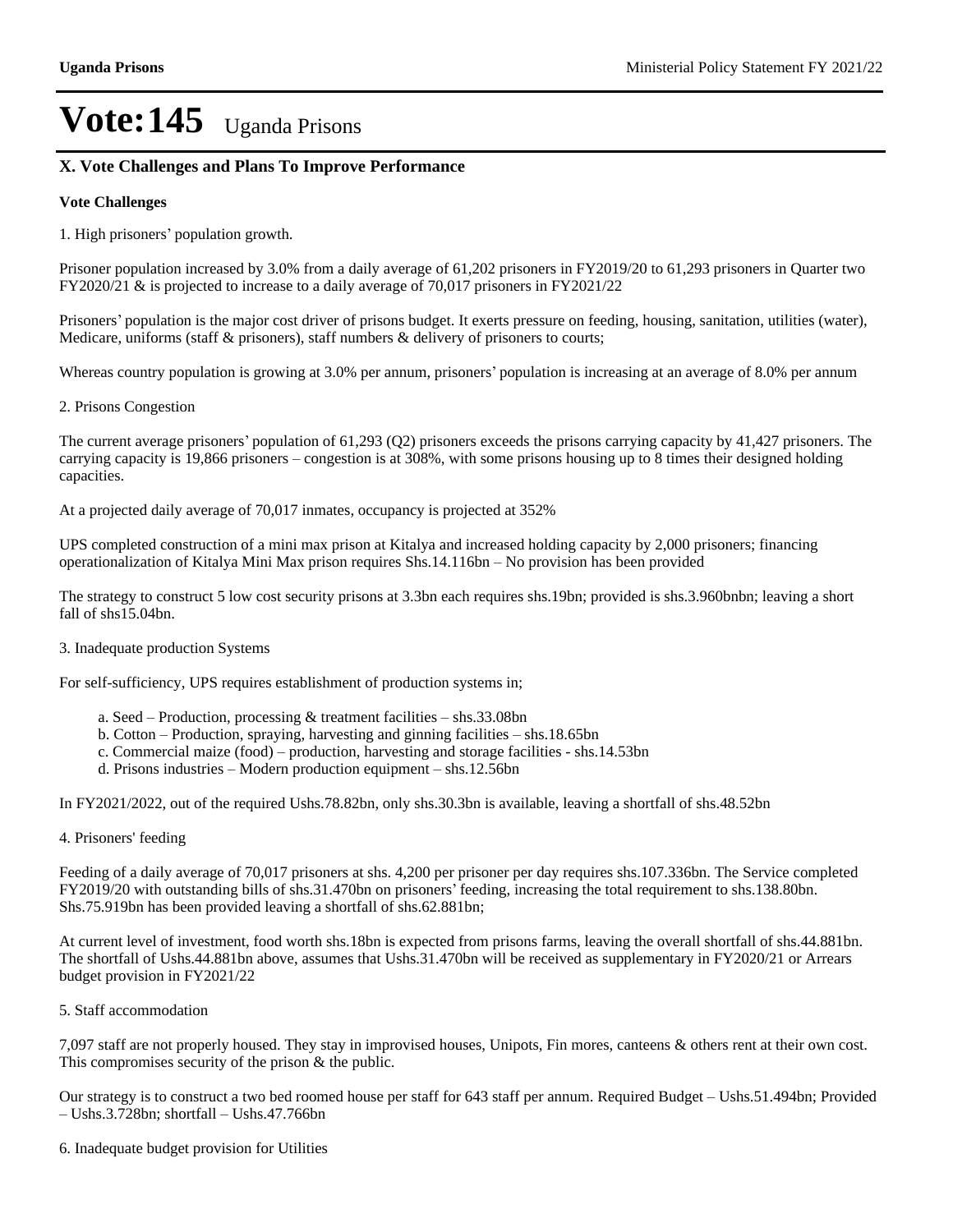6a. Water

Increase in prisoner population has a direct effect on water bills. There has been an increase in number of stations connected to the national grid without budget. Increase in tariff rates without adjusting the MTEF results into accumulation of arrears.

The water requirement for FY2021/22 is shs.9.10bn; shs.7.054bn has been provided leaving a shortfall of shs.2.04bn. Water arrears are at shs.3.413bn. No provision has been made.

#### 6b. Electricity

The electricity requirement for FY2021/22 is shs.8.60bn; Shs.3.704bn is provided leaving a shortfall of shs.4.89bn. Electricity arrears are at shs.9.542bn. No provision has been made.

7. Drought effects and absence of irrigation infrastructure

UPS is generally dependent of rainfall for agricultural production – Rainfall patterns are unreliable hence low production

The Service conducted a feasibility study for establishment of irrigation schemes at Ruimi, Ibuga and Mubuku prisons: The project feasibility study report and designs was produced and submitted to Ministry of Finance Planning and Economic Planning for financing. The project was approved but under pipeline. Targeted acreage - 3,730 acres. Total project funding is shs.100.27bn to be phased over 4 years; Year 1 requires shs.16.737bn.

UPS has adopted installation of small scale irrigation systems in small prisons farms with an average acreage of 150 acres.

In FY2018/19, the service piloted a small scale irrigation system at Bulaula farm prison (150 acres) and Bugungu prison in FY2019/20;

Rolling out of small scale irrigation systems in small prisons farms of approximately 150 acres requires shs.0.8bn per prison farm. The target is to have 3 farms irrigated per year which requires shs.2.4bn. No Provision has been made

8. Inadequate budget provision for Prisons Health Services

The coverage of HIV/AIDS services is limited to only 25.6% of the health units in UPS. Low staffing of health facilities; only 248 out of 1,673 posts are filled. To adequately provide health services in prisons requires an annual provision of shs.9.302bn against a provision of shs.2.836bn leaving a short fall of shs.6.466bn.

#### 9. Land Surveying

UPS operates 259 prisons. 79 prisons are located on Kingdom land, 40 on district land & 140 on central government land. UPS cannot survey & title Kingdom land or district land.

Kingdoms want their land. UPS has 4 options;

a) To rent the land and pay dues

- b) To get lease on the land
- c) To buy the land, or
- d) Opt to vacate the land

63 out of 140 central prisons land is not surveyed. 79 prisons are on kingdom land; 40 prisons on district land. The plan is to buy land & construct prisons, merge 79 prisons into 10 prisons at various security levels.

If negotiations with districts are successful, the total number of prisons land to be surveyed will be 180. Shs1.8bn is required to survey & title. In FY2021/22, UPS plans to survey & title 35 prisons which requires shs.0.700bn; provided - shs0.200bn; shortfall - shs.0.500bn

#### 10. Security

Given the changing profiles of offenders  $\&$  global increase in terrorism, security of prisoners  $\&$  staff MUST be enhanced. The sentencing regime has also changed; some people are sentenced to imprisonment for life & others to more than 60 years. This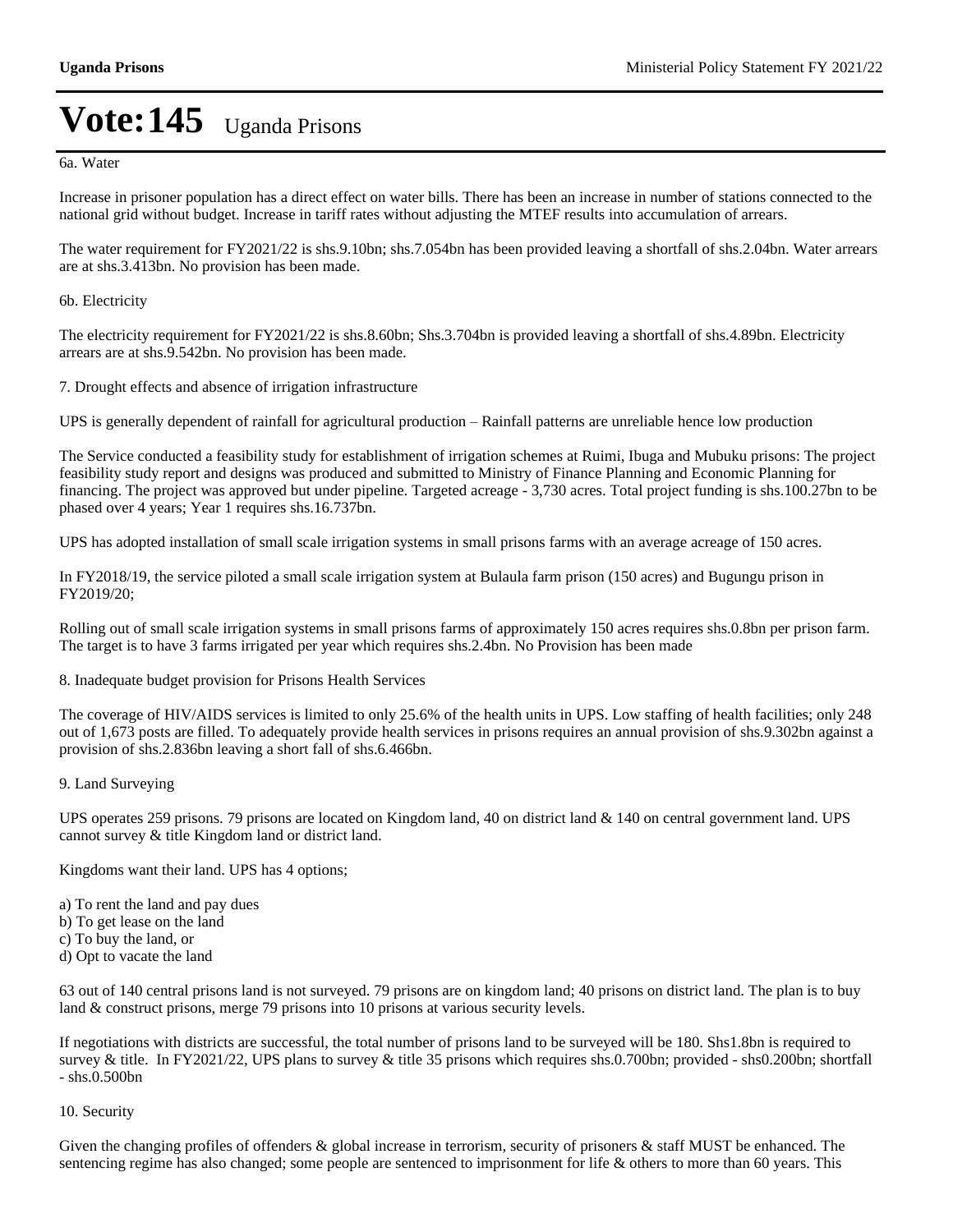brings a condition of no hope that may lead to other criminal acts in the prison if the security, rehabilitation & counselling are not tailored to specific needs of offenders; Required is acquisition of assorted classified security equipment and other security operations - shs.6.983bn, provided is shs.1.1bn leaving a shortfall of shs.5.883bn;

11. Inadequate Staff Uniform, Prisoners' Uniforms and Beddings

11a. Staff Uniforms:

Each staff is entitled to at least two pairs of uniforms with accessories & protective gear. Currently each staff is provided with only 1 pair to wear on a daily basis. No protective gear is provided.

Non provision of uniform is a source of insecurity on part of staff & the public. To dress all (10,466) uniformed staff with 2 complete pairs of uniform, shs.16.805bn is required; Shs.4.243bn has been provided leaving a shortfall of shs.12.562bn.

11b. Prisoners' Uniforms and Beddings

A prisoner requires 2 pairs of uniform, a blanket & a felt mattress. Prisoners have no felt mattresses. Resources are not sufficient to provide 2 pairs of uniform per prisoner.

For a daily average of 70,017 prisoners; Sh.4.361bn is required for adequate provision of prisoners' uniform; provided is shs.0.889bn; Shortfall is shs.3.47bn; Shs.5.601bn is required for provision of prisoners' blankets and shs.5.601bn for felt mattresses. No provision has been made

12. Production of prisoners to Courts

Misalignment of prisons and courts location not only affects timely delivery of prisoners to court but also increases costs of service delivery (fuel & vehicle maintenance).

Implication:

- a. Walking long distances  $-$  staff  $\&$  prisoners
- b. High costs of fuel & vehicle maintenance
- c. Delayed production of prisoners to court

Transporting a daily average of 1,825 prisoners to 264 courts and case backlog sessions, in terms of vehicle maintenance and fuel requires shs.5.270bn. Provided  $-\,$ shs.4.9bn; shortfall  $-\,$ shs.0.37bn

13. Inadequate Maintenance Budget

Uganda Prisons Service is operating 259 prisons, 16 regional offices, 1 referral hospital, 1 Training School and Prisons Headquarters. Annual maintenance budget required - shs.7.70bn. Shs.5.0bn has been provided; shortfall is shs.2.70bn

14.Wage Short fall

Uganda Prisons Service requires shs.89.434bn to cater for salaries of all in-post staff in FY2021/2022. Shs.80.647bn has been provided leaving a shortfall of Shs.8.787bn

#### **Plans to improve Vote Performance**

1. Establishment of production systems with a complete value chain in Commercial maize Grain, Seed and cotton production and processing, and prisons industries  $-464.5$ bn. This is to enhance prisons farm production and generate savings to be channeled towards other critical unfunded/ underfunded service delivery areas

2. Construction of a Maximum Prison at Kasanje to reduce congestion and handle high profile offenders

3. Purchase of security equipment to match the changing profiles of other offenders  $-4.65$ bn. This is to enable the service execute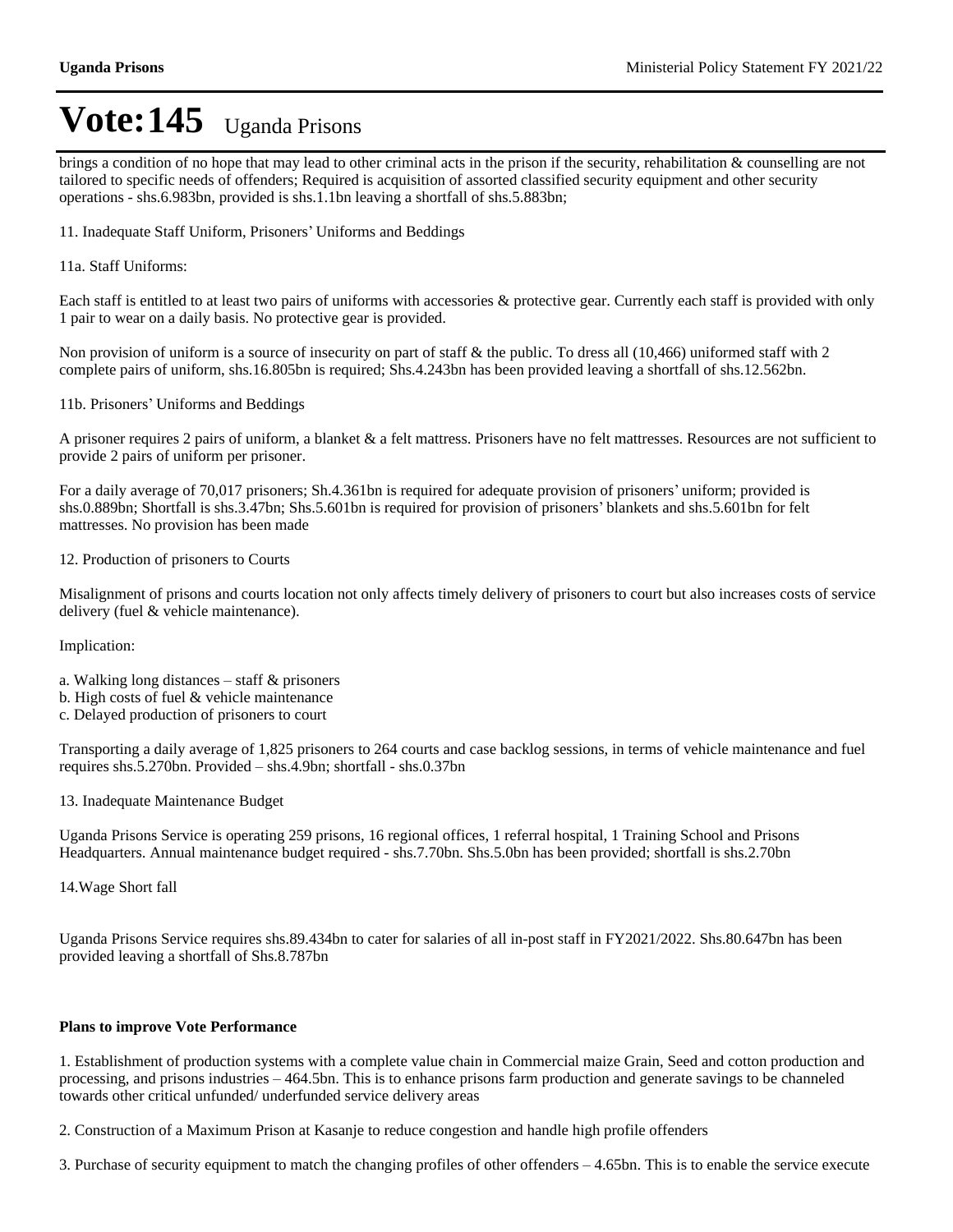its mandate of custody of prisoners

4. Procurement of vehicles to facilitate delivery of prisoners to court – shs.12bn. This is to enable timely production of prisoners to court and enhance access to justice.

5. Construction of low cost staff houses (500 housing units at shs.80 million each) in various prisons per year – shs.40bn. This is to improve the staff living conditions that will contribute towards reduction in staff attrition

6. Construction and renovation of prisons – shs.120bn to reduce congestion and improve prisoners' living conditions.

7. Computerization of service - shs.5.2bn to improve data management, effective communication and security of the prisons.

#### **XI Off Budget Support**

#### **Table 11.1 Off-Budget Support by Department and Project**

| <b>Billion Uganda Shillings</b>                    | 2020/21 Approved<br><b>Budget</b> | 2021/22 Draft<br><b>Estimates</b> |
|----------------------------------------------------|-----------------------------------|-----------------------------------|
| Sub-SubProgramme 1230 Human Rights and Welfare     | 4.24                              | 7.49                              |
| <b>Recurrent Budget Estimates</b>                  |                                   |                                   |
| <b>04 Prison Medical Services</b>                  | 4.24                              | 7.49                              |
| $ 404$ -Commonwealth Development Corporation (CDC) | 4.24                              | 6.69                              |
| 436-Global Fund for HIV, TB & Malaria              | 0.00                              | 0.80                              |
| <b>Total for Vote</b>                              | 4.24                              | 7.49                              |

#### **XII. Vote Cross Cutting Policy And Other Budgetary Issues**

#### **Table 12.1: Cross- Cutting Policy Issues**

| <b>Issue Type:</b>                  | <b>HIV/AIDS</b>                                                                                                                    |
|-------------------------------------|------------------------------------------------------------------------------------------------------------------------------------|
| Objective:                          | To offer adequate and appropriate treatment to HIV patients                                                                        |
| <b>Issue of Concern:</b>            | HIV is one of the leading causes of morbidity $\&$ mortality in prisons and its strongly associated<br>with Tuberculosis           |
|                                     | HIV prevalence rate among prisoners is 15% and 12% among staff                                                                     |
| <b>Planned Interventions:</b>       | Provide nutritional supplements to HIV/AIDS patients -shs.1.139bn                                                                  |
|                                     | Improve health care $\&$ strengthen clinical laboratories - shs.0.6bn                                                              |
|                                     | Health promotion, voluntary counselling $&$ testing and provision of treatment - shs.0.323bn                                       |
| <b>Budget Allocation (Billion):</b> | 2.062                                                                                                                              |
| <b>Performance Indicators:</b>      | Proportion of HIV/AIDS patients supported with nutritional supplements                                                             |
|                                     | HIV/AIDS prevalence rate                                                                                                           |
| <b>Issue Type:</b>                  | Gender                                                                                                                             |
| Objective:                          | Gender mainstreaming to attain balance and equity                                                                                  |
| <b>Issue of Concern:</b>            | There are babies who are staying with their mothers in prison. These need special care necessary<br>for early of human development |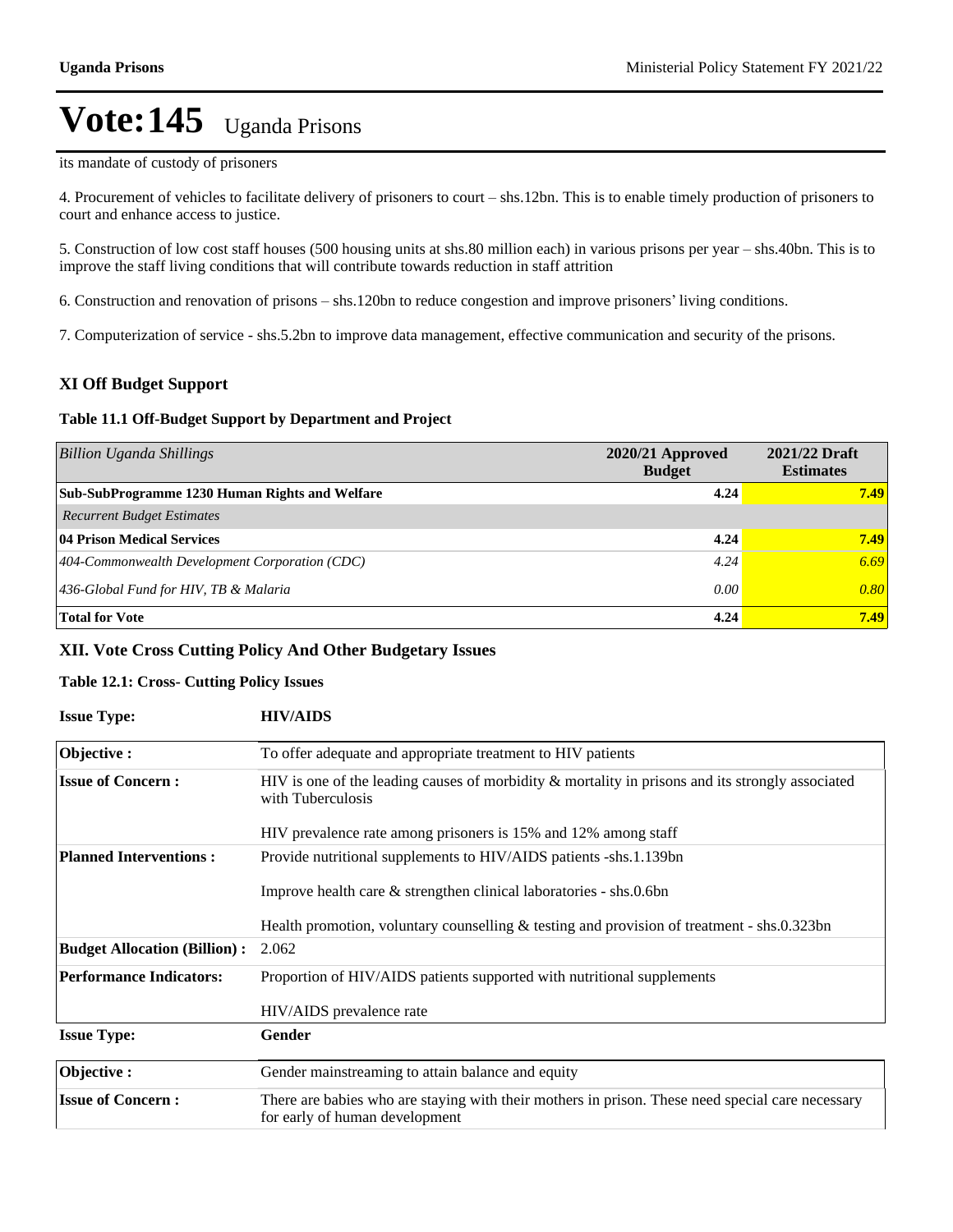| V OLE: 145                          | <b>Uganda Prisons</b>                                                                                                                              |
|-------------------------------------|----------------------------------------------------------------------------------------------------------------------------------------------------|
| <b>Planned Interventions:</b>       | 250 babies staying with their mothers in prisons given care                                                                                        |
|                                     | Supporting 3 day care centers in Luzira, Mbarara & Gulu                                                                                            |
| <b>Budget Allocation (Billion):</b> | 0.060                                                                                                                                              |
| <b>Performance Indicators:</b>      | Number of children staying with their mothers in prison                                                                                            |
|                                     | Number of female prisons with day care centers                                                                                                     |
|                                     | Number of female prisons with lactating animals                                                                                                    |
| Objective:                          | Gender mainstreaming to attain balance and equity                                                                                                  |
| <b>Issue of Concern:</b>            | There are different categories of persons in prisons that need special care.                                                                       |
|                                     | These include the sick prisoners & staff, female staff, pregnant mothers, children & persons living<br>with HIV/AIDs. Their needs vary by category |
| <b>Planned Interventions:</b>       | Provision of sanitary towels to all female inmates -shs.0.09bn (100% provision)                                                                    |
|                                     | Provision of undergarments to all female inmates - shs0.06bn (100% provision)                                                                      |
|                                     | Special meals to sick prisoners shs.3.0bn;                                                                                                         |
|                                     | Care for elderly prisoners - shs.0.3bn                                                                                                             |
| <b>Budget Allocation (Billion):</b> | 3.450                                                                                                                                              |
| <b>Performance Indicators:</b>      | Number of prisoners catered for                                                                                                                    |
|                                     | Percentage provision of sanitary items to all female prisoners                                                                                     |
|                                     | Number of sick staff and prisoners supported                                                                                                       |
|                                     | Allocation to support sick staff                                                                                                                   |
| <b>Issue Type:</b>                  | <b>Enviroment</b>                                                                                                                                  |
| Objective:                          | To mitigate high levels of firewood consumption for sustainable development                                                                        |

## $V_{\alpha}$ t<sub>o</sub>:145

#### **XIII. Personnel Information**

**Budget Allocation (Billion) :** 0.050

#### **Table 13.1 Staff Establishment Analysis**

deforestation **Planned Interventions :** Planting 100 acres new forest & 50 acres of fruits

**Performance Indicators:** Number of acres planted with trees per year

| <b>Title</b>                              | <b>Salary Scale</b> | Number Of Approved Positions | <b>Number Of Filled Positions</b> |
|-------------------------------------------|---------------------|------------------------------|-----------------------------------|
| Assistant Commissioner of Prisons         | U <sub>1</sub> E(L) |                              | 33                                |
| Commissioner General of Prisons           | IU1S                |                              |                                   |
| Deputy Commissioner General of<br>Prisons | IU1S                |                              |                                   |

**Issue of Concern :** Wood fuel is the major source of energy for preparation of prisoners food hence increased levels of

Maintaining the existing 964 acres of forests

Establish nurseries for 500,000 clonal & 300,000 grafted mango & citrus seedlings -shs.0.05bn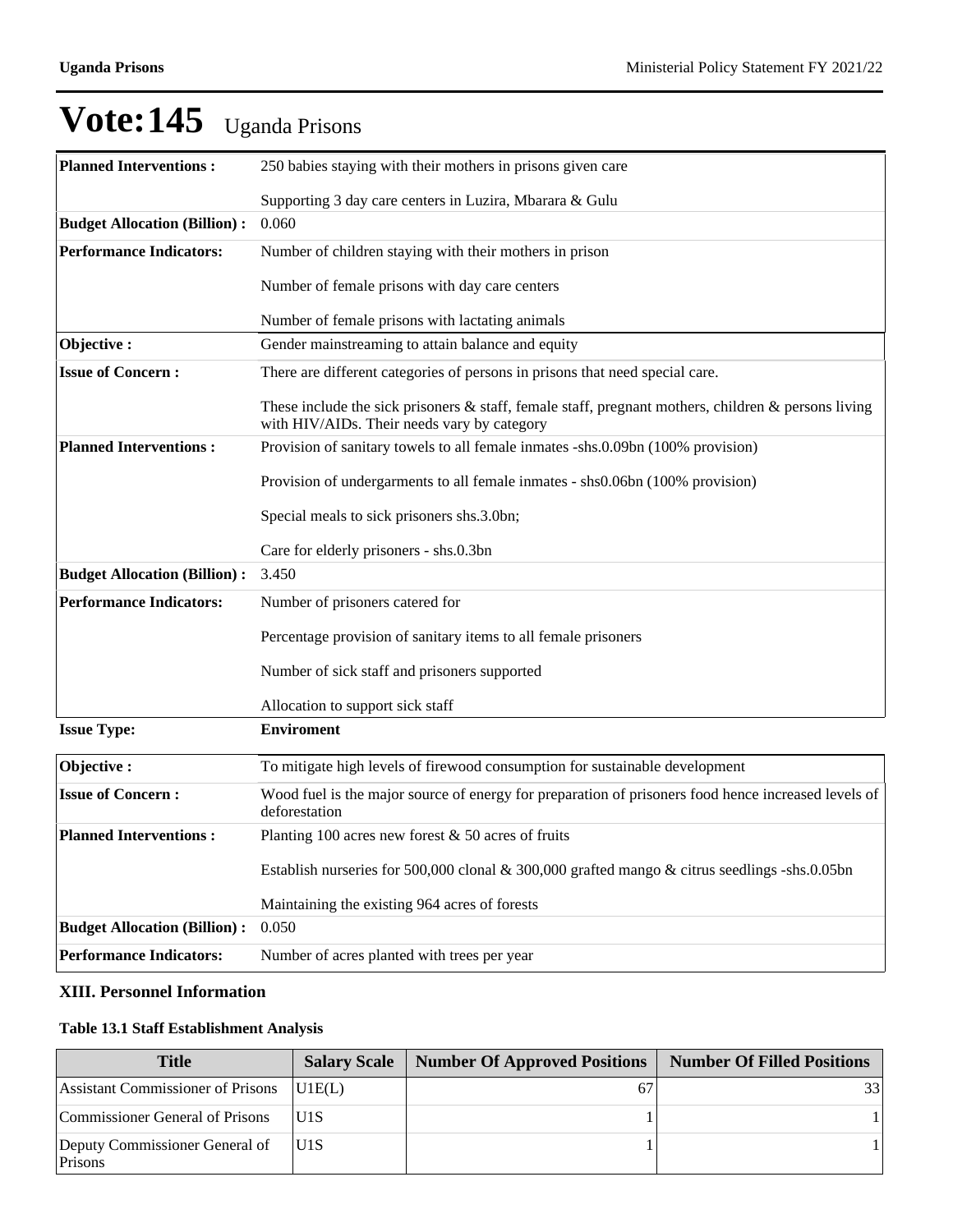| Director of Prisons                                          | U1SE            | 6    | 6                |
|--------------------------------------------------------------|-----------------|------|------------------|
| Undersecretary/Finance &<br>Administration                   | U1SE            |      |                  |
| Principal Assistant Secretary                                | U2(L)           |      | $\mathbf{0}$     |
| <b>Principal Community Corrections</b><br>Officer            | U2(L)           |      | $\mathbf{0}$     |
| Principal Human Resource Officer                             | U2(L)           |      | $\boldsymbol{0}$ |
| Principal Parole Officer                                     | U2(L)           |      | 0                |
| Principal Personal Secretary                                 | U2(L)           |      | $\boldsymbol{0}$ |
| Principal Rehabilitation & Re-<br><b>Integration Officer</b> | U2(L)           | 35   | 0                |
| Principal Selection Systems<br>Development Officer           | U2(L)           |      | $\mathbf{0}$     |
| Principal Welfare & Rehabilitation<br>Officer                | U2(L)           | 25   | 3                |
| Senior Superintendent of Prisons                             | U2(L)           | 379  | 32               |
| Medical Officer Special Grade                                | U2(SC)          | 31   | $\overline{0}$   |
| Principal Architecture                                       | U2(SC)          |      | $\overline{0}$   |
| Principal Education Officer                                  | U2(SC)          | 3    | $\boldsymbol{0}$ |
| Principal Electrical Enginner                                | U2(SC)          |      | $\boldsymbol{0}$ |
| Principal Medical Officer                                    | U2(SC)          | 2    | $\boldsymbol{0}$ |
| Principal Pharmacist                                         | U2(SC)          |      | $\boldsymbol{0}$ |
| Principal Systems Administrator                              | U2(SC)          |      | $\boldsymbol{0}$ |
| Senior Principal Instructor                                  | U2(SC)          | 38   | $\boldsymbol{0}$ |
| Senior Principal Nursing Officer                             | U2(SC)          |      | $\boldsymbol{0}$ |
| Principal Economist                                          | U2(U)           | 2    | $\boldsymbol{0}$ |
| Principal Policy Analyst                                     | U2(U)           | 2    | $\boldsymbol{0}$ |
| Principal Research Officer                                   | U2(U)           | 2    | $\mathbf{I}$     |
| Senior Legal Officer                                         | U <sub>3</sub>  | 2    | $\vert 0 \vert$  |
| CH/WDR II                                                    | <b>U3 LOWER</b> | 1298 | 323              |
| Deputy Headteacher                                           | U3(L)           | 7    | $\Omega$         |
| Personal Secretary Special Grade                             | U3(L)           |      | $\vert 0 \vert$  |
| Senior Assistant Secretary                                   | U3(L)           |      | $\boldsymbol{0}$ |
| Senior Hospital Administrator                                | U3(L)           |      | $\vert 0 \vert$  |
| Senior Human Resource Officer                                | U3(L)           | 3    | 3                |
| Senior Librarian                                             | U3(L)           | 2    | $\vert 0 \vert$  |
| Senior Medical Social Worker                                 | U3(L)           |      | $\boldsymbol{0}$ |
| Senior Parole Officer                                        | U3(L)           |      | $\vert 0 \vert$  |
| Senior Personal Secretary                                    | U3(L)           | 1    | 0                |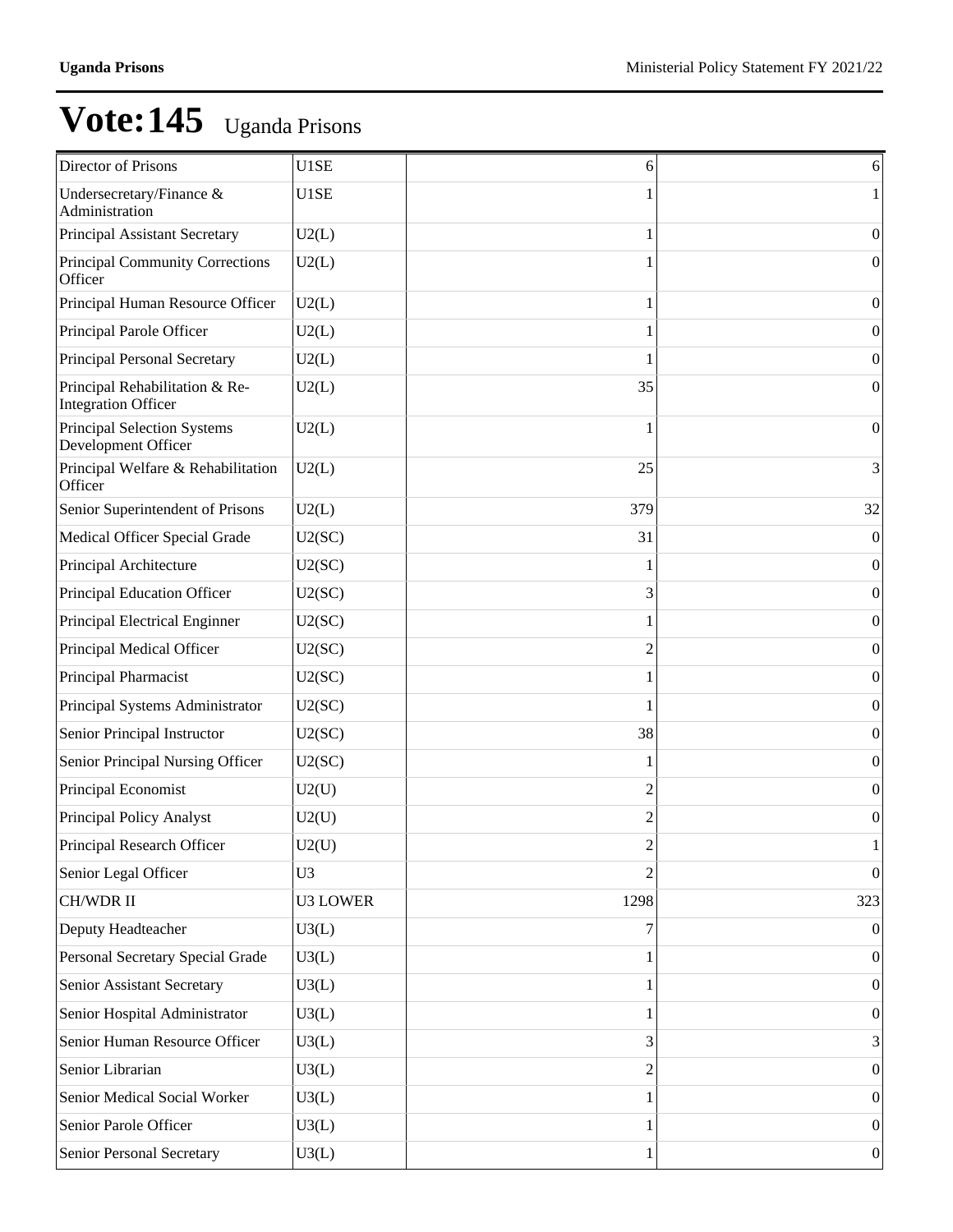| Senior Principal Office Supervisor                        | U3(L)  |                | $\boldsymbol{0}$ |
|-----------------------------------------------------------|--------|----------------|------------------|
| Senior Psychological Social Worker                        | U3(L)  |                | 0                |
| Senior Records Officer                                    | U3(L)  |                | $\theta$         |
| Senior Rehabilitation & Re-<br><b>Integration Officer</b> | U3(L)  | 222            | 4                |
| Senior Social Rehabilitation &<br>Welfare Officer         | U3(L)  | 3              | $\overline{2}$   |
| Superintendent of Prisons                                 | U3(L)  | 351            | 92               |
| Medical Superintendent                                    | U3(SC) | 16             | $\mathbf{0}$     |
| Principal Clinical Officer                                | U3(SC) | 3              | $\boldsymbol{0}$ |
| Principal Nursing Officer                                 | U3(SC) |                |                  |
| Senior Agricultural Engineer                              | U3(SC) | 2              | $\boldsymbol{0}$ |
| Senior Biostatistician                                    | U3(SC) |                | $\boldsymbol{0}$ |
| Senior Civil Engineer                                     | U3(SC) |                | $\boldsymbol{0}$ |
| Senior Dental Surgeon                                     | U3(SC) |                | $\boldsymbol{0}$ |
| Senior Education Officer                                  | U3(SC) | 6              | $\boldsymbol{0}$ |
| Senior Electrical Engineer                                | U3(SC) |                | $\boldsymbol{0}$ |
| Senior Environmental Health<br>Inspector                  | U3(SC) |                | $\boldsymbol{0}$ |
| Senior Health Educator                                    | U3(SC) | 3              | $\mathbf{0}$     |
| Senior Industrial Manager                                 | U3(SC) | 40             | $\theta$         |
| Senior Information Scientist                              | U3(SC) | 2              | $\theta$         |
| Senior Information Technology<br>Officer                  | U3(SC) | 3              | $\theta$         |
| Senior Instructor                                         | U3(SC) | 710            | 13               |
| Senior Mechanical Engineer                                | U3(SC) |                | $\boldsymbol{0}$ |
| Senior Medical Officer                                    | U3(SC) | 20             | $\mathbf{1}$     |
| <b>Senior Nutritionist</b>                                | U3(SC) | 2              | $\vert 0 \vert$  |
| Senior Pharmacist                                         | U3(SC) |                |                  |
| Senior Quantity Surveyor                                  | U3(SC) | 2              | $\boldsymbol{0}$ |
| Senior Sports Officer                                     | U3(SC) |                | $\boldsymbol{0}$ |
| Senior Systems Administrator                              | U3(SC) | 2              | $\boldsymbol{0}$ |
| Principal Instructor                                      | U3(U)  | 153            | $\boldsymbol{0}$ |
| Principal Monitoring & Evaluation<br>Officer              | U3(U)  | 1              | 1                |
| Senior Accountant                                         | U3(U)  | $\overline{c}$ | 1                |
| Senior Economist                                          | U3(U)  | 3              | $\boldsymbol{0}$ |
| Senior Internal Auditor                                   | U3(U)  | 3              | 1                |
| Senior Planner                                            | U3(U)  | 1              | 0                |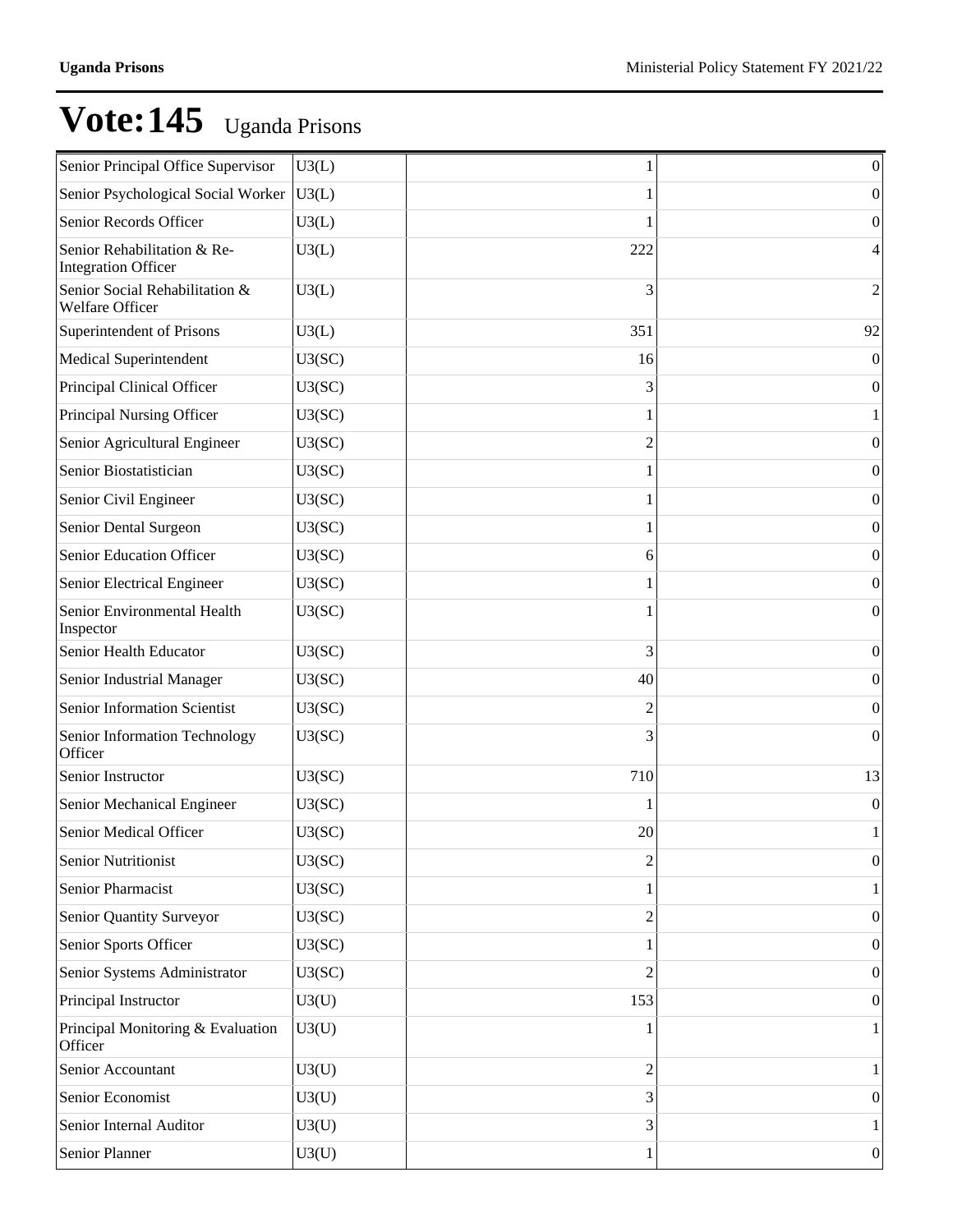| Senior Policy Analyst                       | U3(U)  | 2              | $\boldsymbol{0}$ |
|---------------------------------------------|--------|----------------|------------------|
| Senior Procurement Officer                  | U3(U)  | 2              | $\boldsymbol{0}$ |
| Senior Research Officer                     | U3(U)  | 4              | $\mathbf{0}$     |
| <b>MEDICAL OFFICER</b>                      | U4(SC) | 24             | 12               |
| NUTRITIONIST                                | U4(SC) | 6              | 6                |
| Archivist                                   | U4(L)  |                | $\boldsymbol{0}$ |
| Assistant Surperintendent of Prisons        | U4(L)  | 804            | 287              |
| Commercial Artist                           | U4(L)  |                | 1                |
| Community Corrections Officer               | U4(L)  |                | $\boldsymbol{0}$ |
| Head Teacher                                | U4(L)  |                | $\boldsymbol{0}$ |
| Hospital Administrator                      | U4(L)  |                | $\boldsymbol{0}$ |
| Human Resource Officer                      | U4(L)  | 7              | $\overline{c}$   |
| Librarian                                   | U4(L)  |                | $\boldsymbol{0}$ |
| Medical Social Worker                       | U4(L)  |                | $\boldsymbol{0}$ |
| Parole Officer                              | U4(L)  |                | $\boldsymbol{0}$ |
| Psychological Social Worker                 | U4(L)  | 186            | $\mathbf{1}$     |
| Records Officer                             | U4(L)  |                | 1                |
| Rehabilitation & Re-Integration<br>Officer  | U4(L)  | 408            | 22               |
| Biostatistician                             | U4(SC) | $\overline{2}$ | 1                |
| Civil Engineer                              | U4(SC) | $\overline{c}$ | $\boldsymbol{0}$ |
| Dental Surgeon                              | U4(SC) | 2              | $\boldsymbol{0}$ |
| Electrical Engineer                         | U4(SC) |                | $\boldsymbol{0}$ |
| Entomological Officer                       | U4(SC) | 3              | $\mathbf{0}$     |
| <b>Health Educator</b>                      | U4(SC) | 17             | $\overline{2}$   |
| Pharmacist                                  | U4(SC) | $\overline{c}$ | $\mathbf{1}$     |
| <b>Quantity Surveyor</b>                    | U4(SC) | $\overline{2}$ | $\boldsymbol{0}$ |
| Senior Anaesthetic Officer                  | U4(SC) | 2              | $\boldsymbol{0}$ |
| Senior Assistant Engineering Officer U4(SC) |        |                | $\boldsymbol{0}$ |
| Senior Clinical Officer                     | U4(SC) | 32             | 11               |
| Senior Dispenser                            | U4(SC) | 5              | $\overline{c}$   |
| Senior Health Inspector                     | U4(SC) |                | $\boldsymbol{0}$ |
| Senior Laboratory Technician                | U4(SC) | 4              | $\boldsymbol{0}$ |
| Senior Nursing Officer                      | U4(SC) | 20             | 8                |
| Senior Occupational Physiotherapist         | U4(SC) |                | $\boldsymbol{0}$ |
| Senior Ophthalmic Officer                   | U4(SC) |                | $\boldsymbol{0}$ |
| Senior Orthopaedic Clinical Officer         | U4(SC) | 1              | 0                |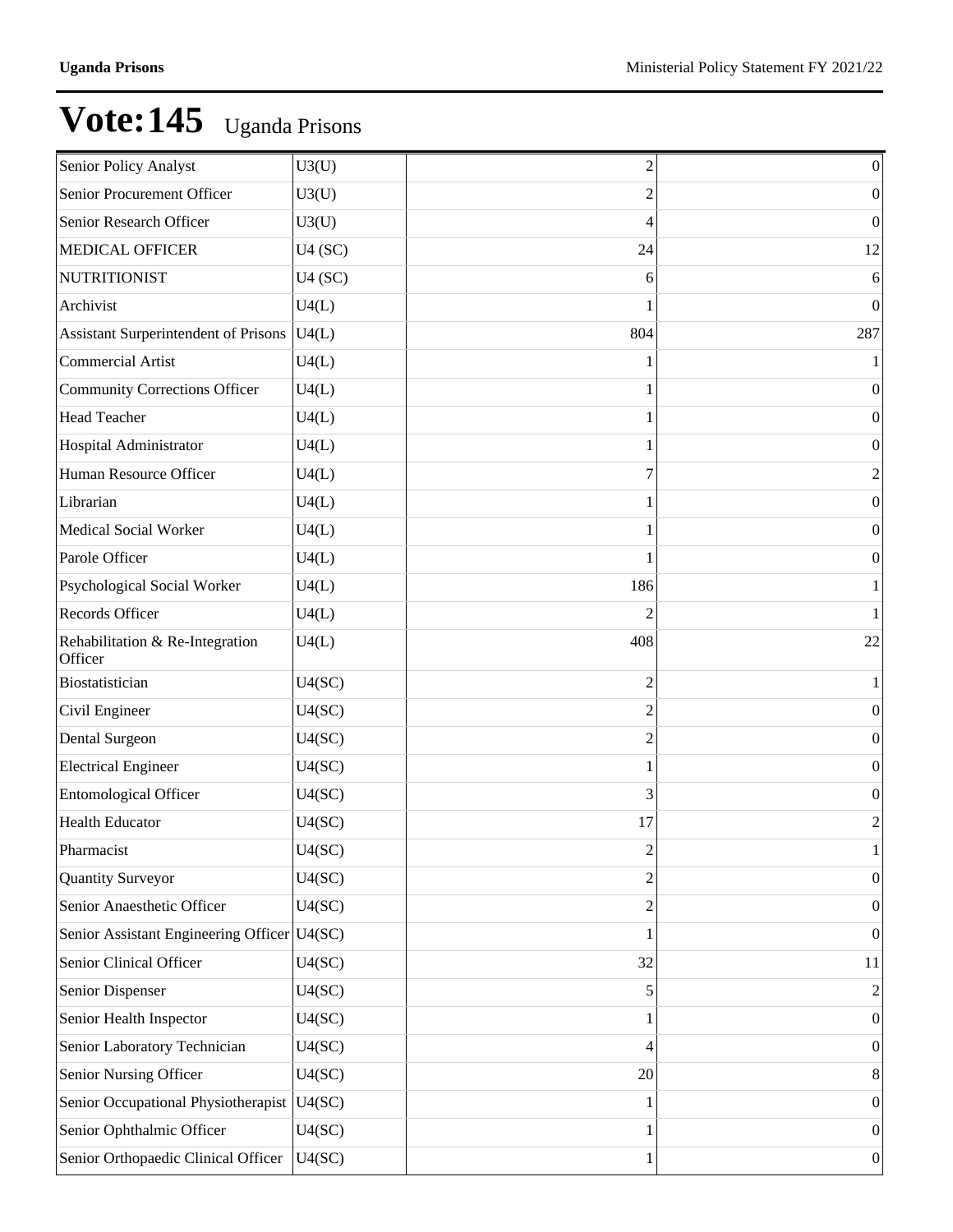| Senior Orthopaedic Technician                                | U4(SC) |                | $\boldsymbol{0}$ |
|--------------------------------------------------------------|--------|----------------|------------------|
|                                                              |        |                |                  |
| Senior Physiotherapist                                       | U4(SC) |                | $\theta$         |
| Senior Psychaitric Clinical Officer                          | U4(SC) | 2              | $\theta$         |
| Senior Public Health Dental Officer                          | U4(SC) |                | $\Omega$         |
| Senior Public Health Nurse                                   | U4(SC) | 16             | $\theta$         |
| Senior Radiographer                                          | U4(SC) | 2              | $\Omega$         |
| Senior Vector Control Officer                                | U4(SC) |                | $\theta$         |
| <b>Sports Officer</b>                                        | U4(SC) | 2              | $\theta$         |
| Surveyor                                                     | U4(SC) |                |                  |
| <b>Systems Administrator</b>                                 | U4(SC) | 3              |                  |
| Accountant                                                   | U4(U)  | 5              | 4                |
| Economist                                                    | U4(U)  | 5              | $\theta$         |
| <b>Internal Auditor</b>                                      | U4(U)  | 4              |                  |
| <b>Medical Records Officer</b>                               | U4(U)  |                | $\Omega$         |
| Monitoring & Evaluation Officer                              | U4(U)  | 3              | $\theta$         |
| <b>Policy Analyst</b>                                        | U4(U)  | 3              | $\Omega$         |
| Procurement Officer                                          | U4(U)  | 2              |                  |
| <b>Research Officer</b>                                      | U4(U)  | 7              | $\theta$         |
| OPHTHALMIC CLINICAL<br><b>OFFICER</b>                        | U4U    | 2              | $\overline{2}$   |
| <b>Assistant Chaplain</b>                                    | U5(L)  | 144            | $\mathbf{0}$     |
| <b>Assistant Commercial Artist</b>                           | U5(L)  |                | $\mathbf{0}$     |
| <b>Assistant Education Officer</b>                           | U5(L)  | 39             | $\mathbf{0}$     |
| Assistant Librarian                                          | U5(L)  |                | $\overline{0}$   |
| <b>Assistant Psychological Social</b><br>Worker              | U5(L)  | 341            | 52               |
| <b>Assistant Records Officer</b>                             | U5(L)  | $\overline{2}$ | $\vert 0 \vert$  |
| Assistant Rehabilitation & Re-<br><b>Integration Officer</b> | U5(L)  | 619            | 42               |
| Caterer                                                      | U5(L)  | 2              | $\theta$         |
| Chaplain                                                     | U5(L)  | 645            |                  |
| <b>Stenographer Secretary</b>                                | U5(L)  | 29             | 3                |
| Anaesthetic Officer                                          | U5(SC) | 3              | 1                |
| <b>Assistant Agricultural Officer</b>                        | U5(SC) | 213            | 19               |
| <b>Assistant Engneering Officer</b>                          | U5(SC) | 71             | $\theta$         |
| <b>Assistant Entomological Officer</b>                       | U5(SC) | 18             | $\theta$         |
| <b>Assistant Health Educator</b>                             | U5(SC) | 60             | $\mathbf{0}$     |
| <b>Assistant Industrial Manager</b>                          | U5(SC) | 125            | $\boldsymbol{0}$ |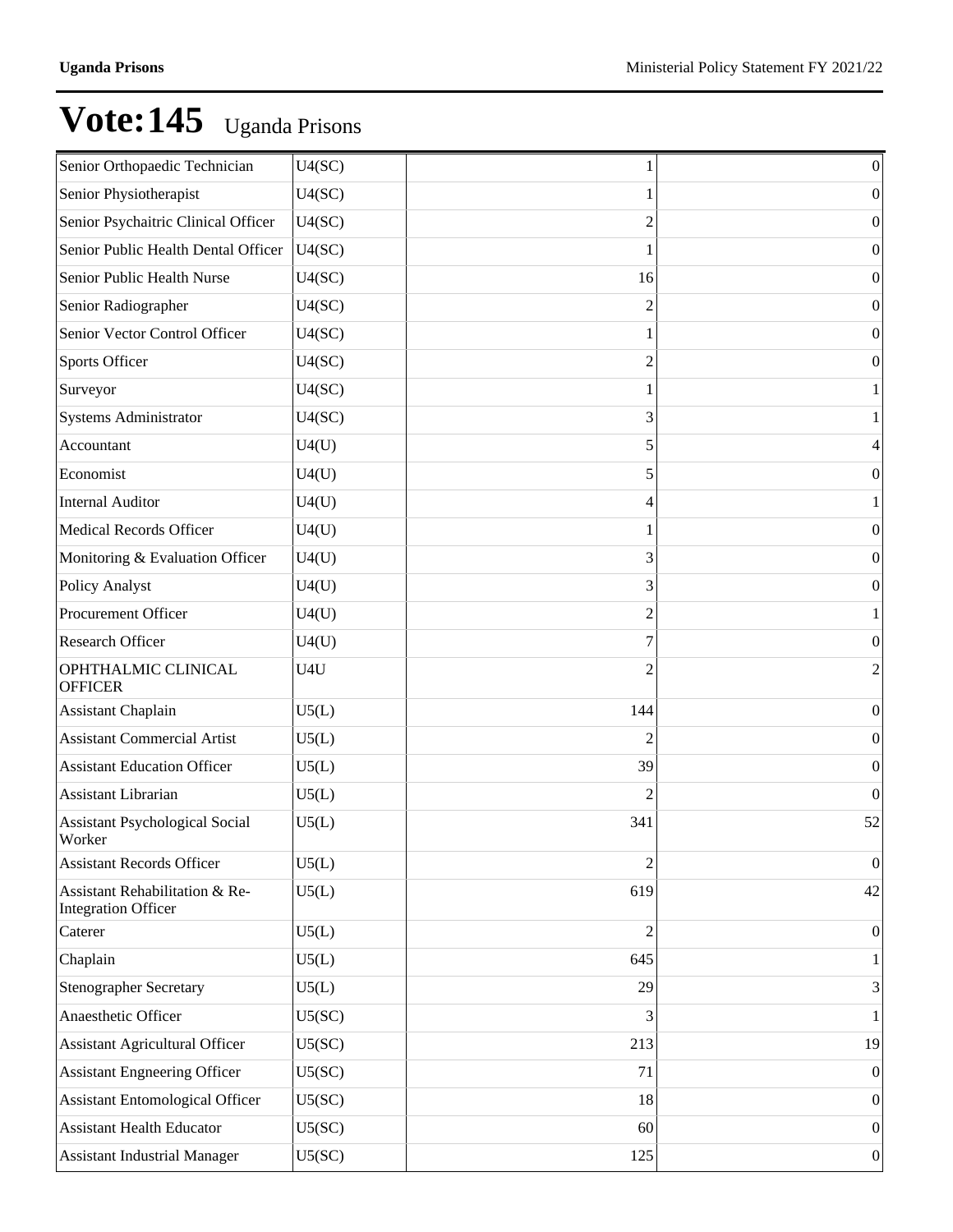| <b>Assistant Medical Superintendent</b>      | U5(SC) | 41   | $\boldsymbol{0}$         |
|----------------------------------------------|--------|------|--------------------------|
| <b>Assistant Surveyor</b>                    | U5(SC) |      | $\boldsymbol{0}$         |
| <b>Assistant Verterinary Officer</b>         | U5(SC) | 142  | $\theta$                 |
| Cartographer                                 | U5(SC) | 2    | $\boldsymbol{0}$         |
| Clinical Officer                             | U5(SC) | 16   | $\theta$                 |
| Dispenser                                    | U5(SC) | 26   | $\boldsymbol{0}$         |
| Draughtsman                                  | U5(SC) |      | $\theta$                 |
| <b>Education Officer</b>                     | U5(SC) | 162  | $\boldsymbol{0}$         |
| Instructor                                   | U5(SC) | 862  | 7                        |
| Laboratory Technologist                      | U5(SC) | 7    | 4                        |
| Occupational Physiotherapist                 | U5(SC) | 2    | $\boldsymbol{0}$         |
| Orthopaedic Officer                          | U5(SC) | 4    | 1                        |
| Physiotherapist                              | U5(SC) | 2    | 1                        |
| <b>Public Health Nurse</b>                   | U5(SC) | 17   | $\boldsymbol{0}$         |
| Radiographer                                 | U5(SC) | 4    | 1                        |
| Vector Control Officer                       | U5(SC) | 2    | $\boldsymbol{0}$         |
| <b>Assistant Medical Records Officer</b>     | U5(U)  | 2    | $\mathbf{0}$             |
| Assistant Monitoring & Evaluation<br>Officer | U5(U)  | 4    | $\mathbf{0}$             |
| <b>Assistant Procurement Officer</b>         | U5(U)  | 3    | $\boldsymbol{0}$         |
| <b>Assistant Research Officer</b>            | U5(U)  |      | $\boldsymbol{0}$         |
| <b>Assistant Stores Officer</b>              | U5(U)  | 201  | $\boldsymbol{0}$         |
| <b>Health Information Assistant</b>          | U5(U)  | 11   | $\boldsymbol{0}$         |
| Principal Officer I                          | U5(U)  | 2356 | $\boldsymbol{0}$         |
| Principal Officer II                         | U5(U)  | 972  | 454                      |
| Principal Stores Assistant                   | U5(U)  | 1    | $\boldsymbol{0}$         |
| Senior Accounts Assistant                    | U5(U)  | 8    | $\overline{\mathcal{A}}$ |
| <b>CH/WDRI</b>                               | U5L    | 1175 | 39                       |
| SGT/WDR                                      | U5U    | 6373 | 901                      |
| <b>Assistant Caterer</b>                     | U6(L)  |      | $\theta$                 |
| Corporal Warder                              | U6(L)  | 8998 | 2523                     |
| Office Supervisor                            | U6(L)  | 2    | 1                        |
| Senior Games & Sports Assistant              | U6(L)  | 8    | $\boldsymbol{0}$         |
| Senior Records Assistant                     | U6(L)  | 2    | $\boldsymbol{0}$         |
| <b>Agricultural Extension Worker</b>         | U6(U)  | 318  | 23                       |
| <b>Assistant Computer Operator</b>           | U6(U)  |      | $\vert 0 \vert$          |
| Assistant Instructor                         | U6(U)  | 213  | 0                        |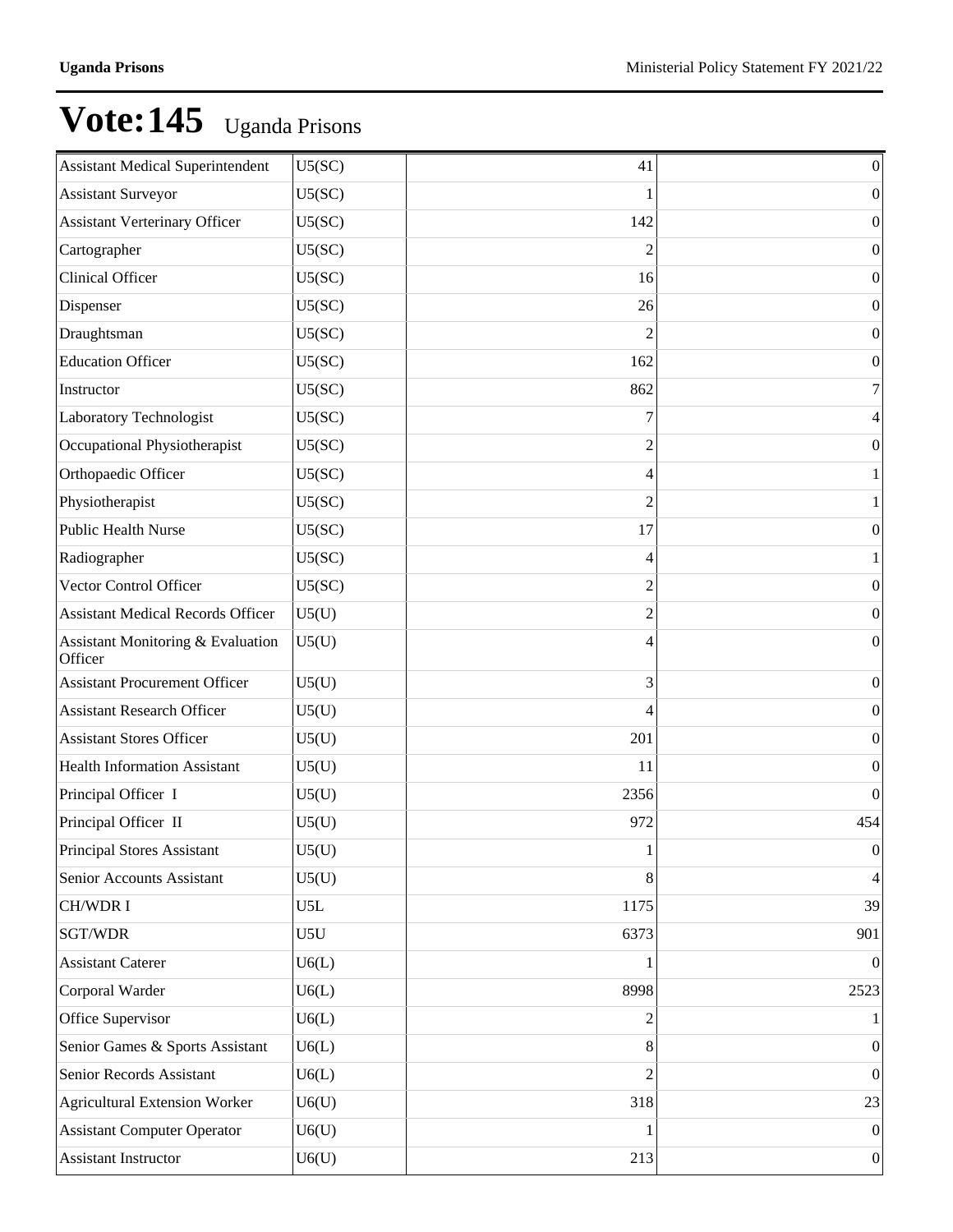| Cold Chain Technician             | U6(U) |       | $\vert 0 \vert$  |
|-----------------------------------|-------|-------|------------------|
| Computer Operator                 | U6(U) |       | $\theta$         |
| Information Technology Technician | U6(U) |       | $\overline{0}$   |
| Pool Stenographer                 | U6(U) | 199   | 15               |
| Senior Health Assistant           | U6(U) | 17    | $\Omega$         |
| Senior Laboratory Assistant       | U6(U) | 3     | $\theta$         |
| Senior Mortuary Attendant         | U6(U) |       | $\theta$         |
| Senior Stores Assistant           | U6(U) | 183   | $\Omega$         |
| Theatre Assistant                 | U6(U) | 2     |                  |
| Verterinary Extension Worker      | U6(U) | 48    |                  |
| <b>Antiquities Assistant</b>      | U7(L) | 2     | $\theta$         |
| Artisan Trade Tested              | U7(L) | 41    | 7                |
| <b>Assistant Security Officer</b> | U7(L) |       | $\theta$         |
| <b>Catering Assistant</b>         | U7(L) | 6     | $\theta$         |
| Lay Reader                        | U7(L) | 327   | $\theta$         |
| <b>Medical Records Assistant</b>  | U7(L) | 28    | $\theta$         |
| <b>Records Assistant</b>          | U7(L) | 9     |                  |
| Records Clerk                     | U7(L) | 61    | $\theta$         |
| <b>Stores Assistant</b>           | U7(L) | 215   | $\theta$         |
| <b>Accounts Assistant</b>         | U7(U) | 13    | 5                |
| Cold Chain Assistant              | U7(U) | 28    | $\theta$         |
| <b>Computer Assistant</b>         | U7(U) |       | $\Omega$         |
| <b>Education Assistant</b>        | U7(U) | 8     | $\theta$         |
| Electrician                       | U7(U) | 404   | $\theta$         |
| <b>Engineering Assistant</b>      | U7(U) | 71    | $\Omega$         |
| <b>Enrolled Midwife</b>           | U7(U) | 122   | 49               |
| <b>Enrolled Nurse</b>             | U7(U) | 255   | 68               |
| <b>Environmental Assistant</b>    | U7(U) | 18    | $\theta$         |
| <b>Health Assistant</b>           | U7(U) | 62    | $\overline{0}$   |
| Machine Filter                    | U7(U) |       | $\boldsymbol{0}$ |
| Mortuary Assistant                | U7(U) | 2     | $\overline{0}$   |
| Office Typist                     | U7(U) | 182   | 12               |
| Plumber                           | U7(U) | 312   | $\theta$         |
| Receptionist                      | U7(U) | 2     | $\mathbf{0}$     |
| Senior Education Assistant        | U7(U) | 6     | $\Omega$         |
| Warder                            | U7(U) | 14482 | 5140             |